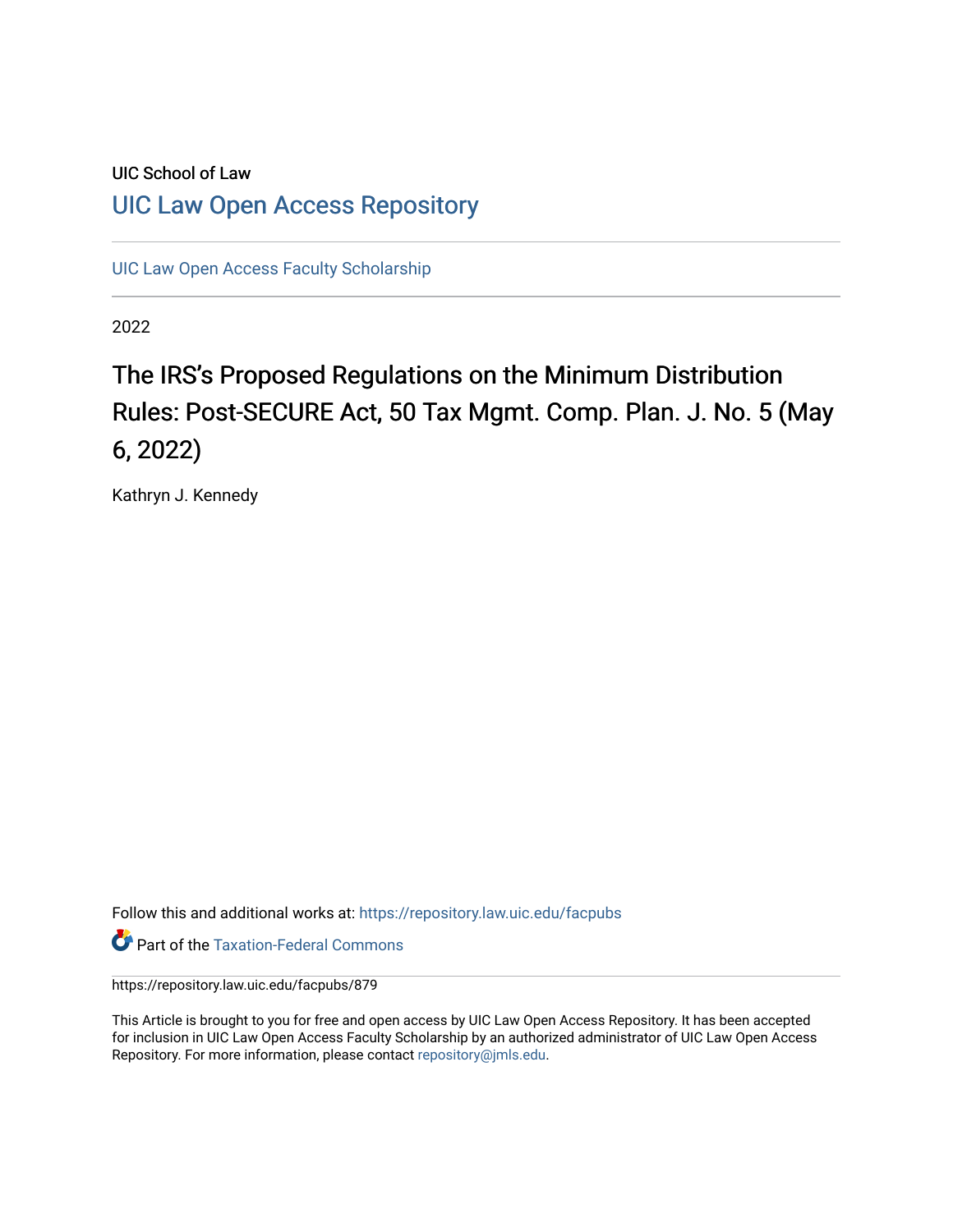# **Bloomberg**

# **Tax Management Compensation Planning JournalTM**

Reproduced with permission from Tax Management Compensation Planning Journal, 50 CPJ 5, 05/06/2022. Copyright  $\degree$  2022 by The Bureau of National Affairs, Inc. (800-372-1033) http://www.bna.com

# **The IRS's Proposed Regulations on the Minimum Distribution Rules: Post-SECURE Act**

*By Kathryn J. Kennedy\* University of Illinois Chicago School of Law Chicago, IL*

#### **INTRODUCTION**

The required minimum distribution (RMD) rules applicable to employer-provided defined contribution plans qualified under  $\S$ 401(a)<sup>1</sup> and Individual Retirement Accounts (IRAs) under §408 were radically altered by the SECURE Act of  $2019$ .<sup>2</sup> Such minimum distribution rules force distributions from these plans, so that Congress can begin to collect the income tax on such distributions. These rules have been devised as a tax penalty provision to prevent employees and their beneficiaries from totally deferring benefits un-

This article may be cited as *The IRS's Proposed Regulations on the Minimum Distribution Rules: Post-SECURE Act,* 50 Tax Mgmt. Comp. Plan. J. No. 5 (May 6, 2022).

<sup>1</sup> All section references herein are to the Internal Revenue Code of 1986, as amended (the Code), or the Treasury regulations promulgated thereunder, unless otherwise indicated.

der a qualified retirement plan, an IRA, a 403(b) plan, or a §457 eligible deferred compensation plan, and thereby transferring such monies income tax free to the next or subsequent generations.<sup>3</sup> These RMD rules are set forth in  $\S401(a)(9)$  applicable to qualified plans under  $§401(a);$ <sup>4</sup> however, they are also incorporated by reference for IRAs,<sup>5</sup> 403(b) plans,<sup>6</sup> and  $§$ 457

3 Section 401(a)(9) was added to the Code by Pub. L. No. 87- 792, the Self-Employed Individuals Retirement Act of 1962. It was expanded to all qualified plans by Pub. L. No. 97-248, the Tax Equity and Fiscal Responsibility Act of 1982 (TEFRA), effective in 1984. The amendments made by Pub. L. No. 98-369, the Deficit Reduction Act of 1984 (DEFRA), repealed §401(a)(9) legislation enacted by TEFRA. The next significant legislation affecting §401(a)(9) was Pub. L. No. 99-514, the Tax Reform Act of 1986 (TRA '86) and proposed regulations were published in the Federal Register on July 27, 1987. Pub. L. No. 104-188, Small Business Job Protection Act of 1996 (SBJPA) added the new required beginning date to allow non-5% owners to defer distribution until the later of the April 1 of the calendar year following the calendar year in which the employee attains age  $70\frac{1}{2}$  or the calendar year of retirement. Section  $401(a)(9)$  is a qualification issue, such that failure to satisfy its rules may lead to the disqualification of the plan and trust under §401(a) and §501(a).

<sup>4</sup> If an employee is a participant in more than one qualified plan, the plans in which the employee participates are not permitted to be aggregated for purposes of satisfying the minimum distribution rules. Thus, the distribution of the benefit of the employee under each plan must separately meet the requirements of §401(a)(9). *See* Prop. Reg. §1.401(a)(9)-1(a)(2), REG-105954-20, RIN 1545-BP82, Required Minimum Distributions, 87 Fed. Reg. 10,504 (Feb. 24, 2022).

<sup>5</sup> Roth IRAs are not subject to the lifetime required minimum distribution rules since no distributions are required during the lifetime of the owner. However, Roth IRAs are subject to required minimum distribution rules after the death of the owner of the Roth IRA, with a 50% penalty if such distributions are not made. Changes to the Roth IRA's distribution rules are also proposed in these regulations. *See* Prop. Reg. §1.401(a)(9)-1(a), 87 Fed. Reg. 10,504, 10,523. Reg. §1.408A-6 governs the minimum distribution rules applicable to Roth IRAs under §408A.

 $6$  §403(b)(10). Plan sponsors of 403(b) plans should refer to Prop. Reg. §1.403(b)-6(e) for the specific minimum required distribution rules applicable to such plans. The IRS specifically requested comments regarding required minimum distributions from §403(b) plans. *See* Preamble, 87 Fed. Reg. 10,504, 10,519. There are also special rules applicable for benefits accruing before De-

Kathryn J. Kennedy is a professor of law and Director of the Center for Tax Law and Employee Benefits at the University of Illinois Chicago School of Law, Chicago, IL. The author would like to thank Barry Salkin of The Wagner Law Group for his thoughtful and insightful comments, as well as school's Instructional & Student Services Librarian, Philip Johnson, for his assistance in researching materials used in this article. Portions of this article originally appeared in Kathryn Kennedy, *Primer of the Code's Required Minimum Distribution Rules: Post-SECURE Act,* 49 Tax Mgmt. Comp. Plan. J. No. 6 (June 4, 2021).

<sup>2</sup> *See* §114 and §401 of Setting Every Community Up for Retirement Enhancement Act of 2019 (SECURE Act), 2019, as Division O of the Further Consolidated Appropriations Act, Pub. L. No. 116-94.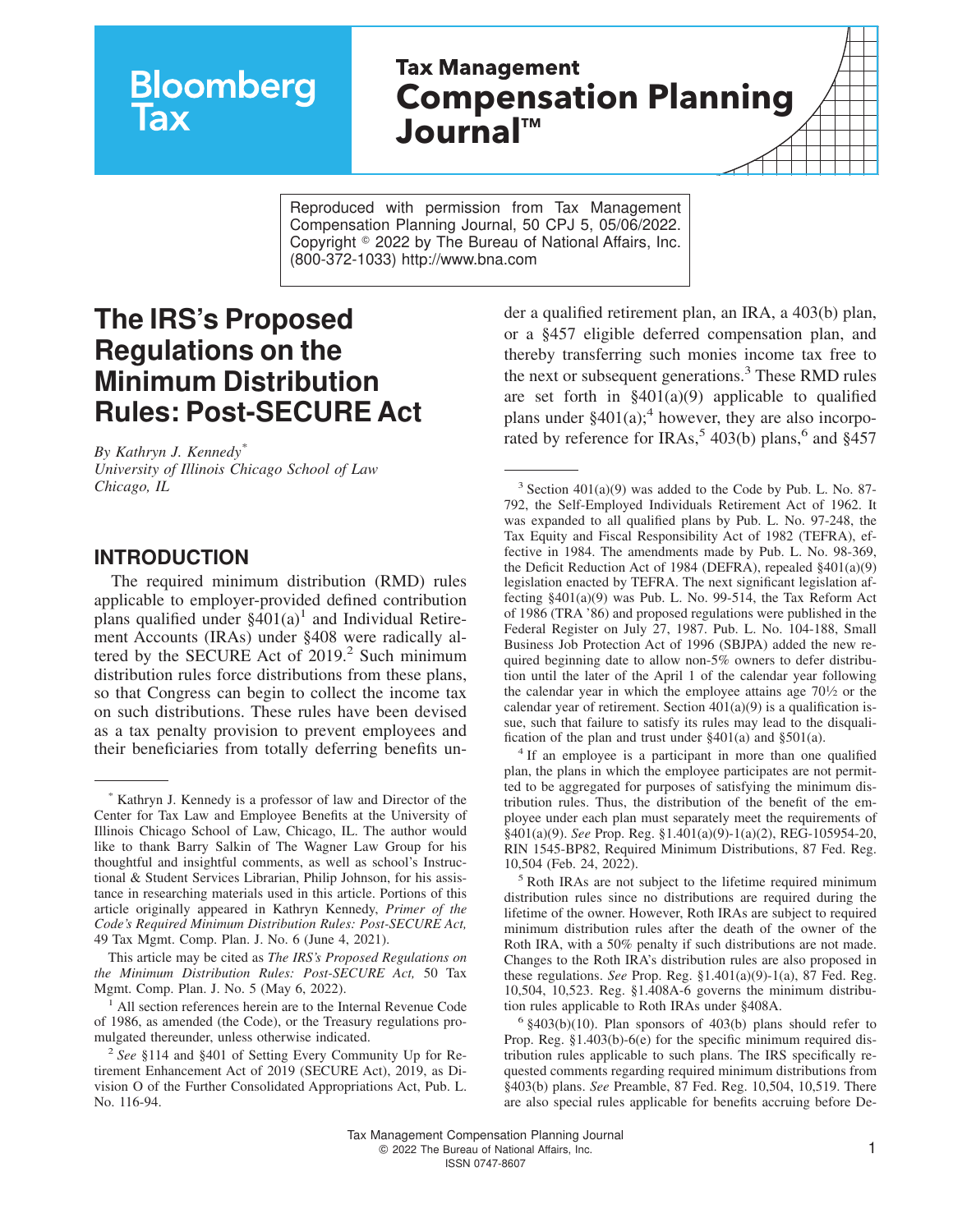eligible deferred compensation plans.<sup>7</sup> The rules have very effective ''teeth'' as they subject the amount that should have been distributed but wasn't to a 50% excise tax.<sup>8</sup>

As 401(k) plans are becoming the dominant plan for retirement savings, individuals should be aware that most employers prefer, for administrative simplicity, the lump sum distribution option for their employees and/or his/her named beneficiary, in lieu of installment and annuity options. Such choice negates the possibility of extending distributions from the plan under an installment or annuity form of payment.<sup>9</sup> Thus, an individual may have to roll over a lump sum distributions into an IRA to take advantage of these

 $7 \text{ } \frac{$457(\text{d})(2)}{6}$ .

8 §4974(a)–§4974(b). The determination of an employee's required minimum distribution is relevant for purposes of the related excise tax under §4974. Section 4974(d) permits the IRS to waive the excise tax if the failure to distribute the appropriate amount was due to reasonable error and reasonable steps were taken to remedy the shortfall. It is interesting to note that the House of Representatives has passed H.R. 2954, Securing a Strong Retirement Act of 2022 (referred to as the SECURE Act 2.0) on March 29, 2022, with a vote of 414 to five. Section 302 of the SECURE Act 2.0 would reduce the excise tax applicable for individuals if the amount distributed was less than the RMD from the plan for the current tax year from the current 50% penalty on the shortfall to 25%, with a further reduction to 10% if the individual corrects the shortfall within a two-year window, effective to tax years beginning after December 31, 2021. In contrast, on the Senate side, Senators Cardin and Portman have introduced S. 1770, Retirement Security & Savings Act. Section 309 and §318 of that bill would reduce the excise tax applicable for individuals if the amount distributed was less than the RMD in a similar fashion as H.R. 2954. Section 316 of that bill would also waive RMDs for individuals with aggregate retirement savings of less than \$100,000, with a phase out for employees with balances near \$100,000. Such a waiver would not apply to defined benefit plans.

<sup>9</sup> In order to encourage employers to add annuity options to their plans, Congress enacted a number of ''lifetime income'' provisions under the SECURE Act of 2019. Historically, fiduciaries of plans have been reluctant to offer annuities due to the risk of fiduciary lawsuits if the annuity provider later proves to be insolvent; as a result, there is a new fiduciary safe harbor for plan sponsors of defined contribution plans to use when selecting an annuity provider. *See* SECURE Act, §204. Likewise, fiduciaries of plans have been reluctant to offer annuities as a lifetime income investment in a defined contribution plan; as a result, the new SE-CURE Act portability provisions attempt to solve this problem. *See* SECURE Act, §109. Finally, to assure that a plan participant understands what amount of ''lifetime income stream'' can be derived from his/her account balances, the pension benefit statement will now be required to disclose the ''lifetime income stream'' which is equivalent for a given account balance. *See* SECURE Act, §203. Whether these three lifetime income provisions have their desired effect remains to been seen, but they do signal that plan sponsors are becoming more concerned about the deceleration of a participant's total account balance. For a discussion of the SECURE Act's lifetime income provisions, see Kathryn J. Kennedy, *Lifetime Income Disclosures*'' 48 Tax Mgmt. Comp. Plan. J. No. 9 (Sept. 4, 2020).

deferral rules. Spouses of the deceased individuals may be able to roll such monies into an IRA in their own name or treat themselves as a beneficiary under the deceased's IRA. In contrast, other nonspouse beneficiaries may only be able to roll such monies into an inherited IRA, in the name of the deceased beneficiary. When a nonspouse inherits an IRA, he/she cannot make any contributions to the IRA, nor can he/she roll over any amounts into or out of the inherited  $IRA.<sup>10</sup>$ 

The RMD rules allow the individual to make distributions over a period of years (i.e., installment payouts) and upon the individual's death, to continue to make distributions to a designated beneficiary. The IRS made sweeping changes to the final regulations under the RMD rules in 2002, simplifying the rules and permitting greater deferral periods.<sup>11</sup> Prior to the SECURE Act, these rules permitted certain distributions over the *beneficiary's* life expectancy, thereby allowing individuals to ''stretch'' the distribution over a longer period of time after the individual's death (for example, the employee names his daughter, who is age 46 as of the calendar year of the employee's death; the daughter was able to use her actual life expectancy of 37.9 years for purposes of subsequent distributions to her). In order to raise much needed tax revenue, the SECURE Act limits those beneficiaries who can take advantage of these ''stretch'' distribution rules.

The SECURE Act made two significant changes to the RMD rules:

- First, it changed the employee's *age* at which it defines the required beginning date (RBD), from age 70<sup>1</sup> ⁄<sup>2</sup> to 72, thereby delaying the triggering event. $12$
- Second, it eliminated the distribution period for certain beneficiaries (i.e., thereby limiting the availability of the ''stretch'' payout period over a beneficiary's life expectancy), especially if the beneficiary was young.<sup>13</sup> The new distribution rules preserve the ''stretch'' payout period only for ''eligible designated beneficiaries,'' and they impose a new 10-year payout period for designated beneficiaries who are not eligible designated beneficiaries (referred to in this article as ineligible designated beneficiaries).

cember 31, 1986. *See* Reg. §1.403(b)-6(e)(6),

 $10\$ §408(d)(3)(C)(ii).

<sup>&</sup>lt;sup>11</sup> Reg. §1.401(a)(9)-0-§1.401(a)(9)-9, published in T.D. 8987, RIN 1545-AY69, 1545-AY70, 67 Fed. Reg. 18,988 (Apr. 17, 2002).

<sup>&</sup>lt;sup>12</sup> SECURE Act, §114, amending §401(a)(9)(C)(i)(I), effective for distributions required to be made after December 31, 2019, with respect to individuals who attain age 70<sup>1</sup>/2 after such date.

<sup>&</sup>lt;sup>13</sup> SECURE Act, §401, adding§401(a)(9).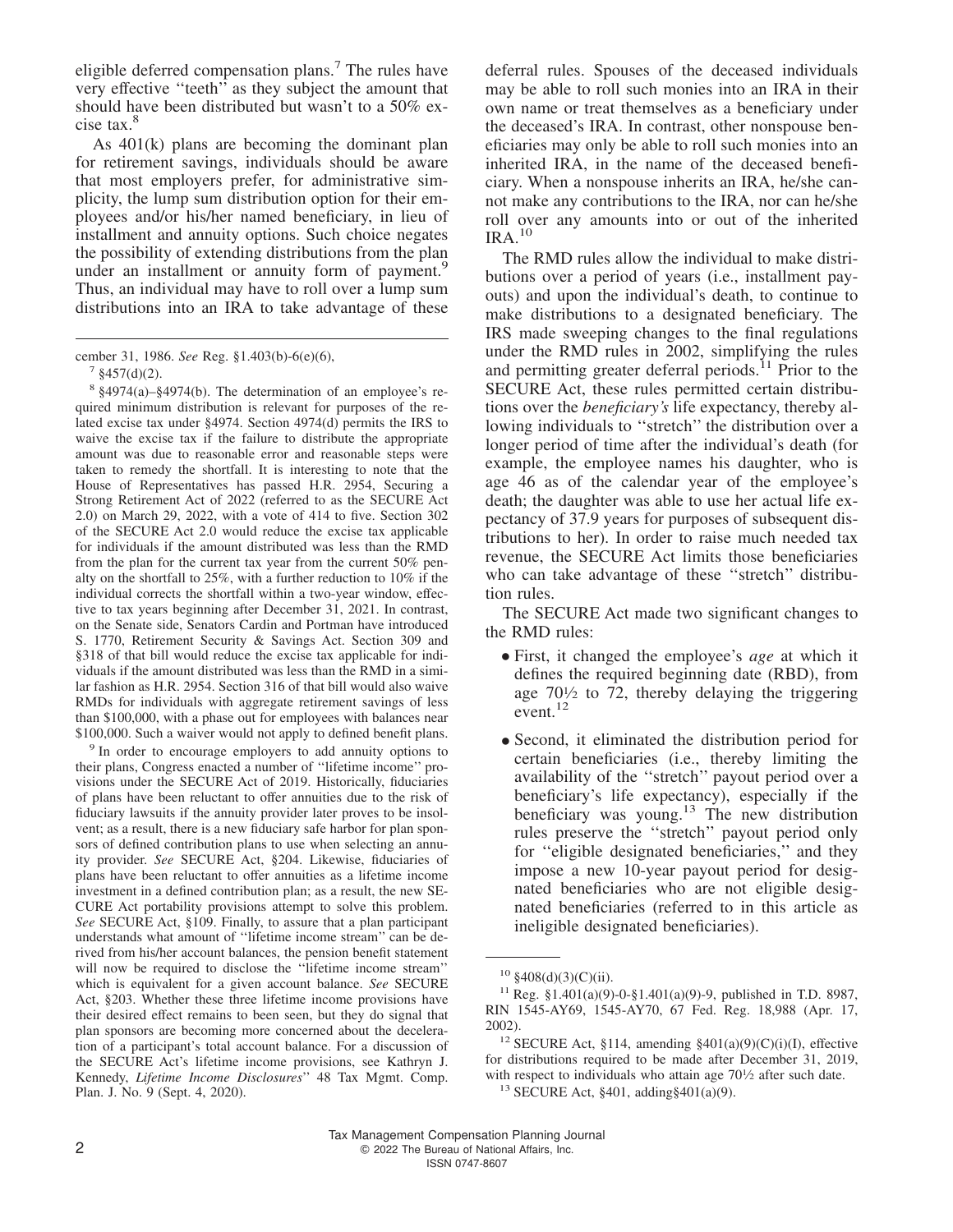The SECURE Act changes leave in place the prior rules for older taxpayers. The rules discussed below are limited to those that are applicable to defined contribution plans and IRAs, not defined benefit plans, even though the RMD rules are applicable to both types of plans.<sup>14</sup> Such rules will be explained in the context of an employee participant under a qualified defined contribution; however, the rules apply likewise for an IRA owner even though the language in this article refers to ''the employee.''

In a prior article, the author outlined the changes made to the minimum distribution rules by the SE-CURE Act and opined as to how the IRS would interpret those changes in the context of any proposed regulations.<sup>15</sup> As the IRS just published proposed regulations on February 24, 2022, implementing the SECURE Act changes to the minimum distribution rules, $^{16}$  the author now explains the IRS's proposals and critiques whether practitioners will respond with comments to such proposals. The most controversial part of the proposal involves distributions after the employee has attained his/her RBD and then names an ineligible designated beneficiary to continue distributions after his/her death. The statute requires that distributions, once an employee attains his/her RBD, and dies, to continue ''at least as rapidly'' as under the method of distribution as of the date of death; however, the SECURE Act mandates distributions to ineligible designated beneficiaries to be distributed in accordance with a new 10-year rule (similar to the existing five-year rule which requires no distributions until the end of the fifth calendar year following the calendar year of the employee's death). Eligible designated beneficiaries include the surviving spouse, a minor child, a disabled individual, a chronically ill individual, or an individual who is not more than 10 years younger than the employee. The statute leaves open the following interpretation: upon the employee's death and the naming of an ineligible designated beneficiary, do distributions continue over the beneficiary's life expectancy until the expiration of the 10 year window or does the beneficiary have the flexibil-

ity to delay receipt of any benefits until the expiration of the 10-year window? The proposed regulations answer this question by continuing to apply the 2002 regulations' ''at least as rapidly'' rules to distributions upon the death of the employee after his/her RBD, even for ineligible designated beneficiaries. As such, the proposed regulations will meet with considerable push-back from recordkeepers as they greatly increase the complexity of the payout periods for ineligible designated beneficiaries.

The rules are further complicated by the fact that there are new tables set forth in Updated Life Expectancy and Distribution Period Tables Used for Purposes of Determining Minimum Required Distributions, $^{17}$  for use in computing the RMD amounts. These tables are applicable for computing RMDs for 2022 and beyond; the existing tables set forth in the 2002 regulations remain applicable for RMDs in 2021.

## **OUTLINE OF THE STATUTE**

For purposes of understanding the proposed regulations, it is necessary to first analyze the text of the statute under  $\S 401(a)(9)$  (as revised by the SECURE Act). We begin with the determination of an employee's RBD and then analyze the remaining rules:

• RBD is now defined in  $\S 401(a)(9)(C)$  as April 1 of the calendar year in which an employee attains age 72, or if later, the calendar year in which the employee retires (unless the employee is a 5% owner or IRA owner, in which case, the deferred date of retirement is not available).<sup>18</sup> *The SE-CURE Act struck the prior age 70<sup>1</sup> ⁄<sup>2</sup> and replaced*

<sup>&</sup>lt;sup>14</sup> The proposed rules under Prop. Reg. §1.408-8, would indicate minor differences in applying the new rules to IRAs. For example, if an individual has multiple IRAs, the minimum distributions from each of them can be aggregated and distributed from a single IRA. Section 401(a)(9) is a qualification requirement and thus, applicable to each qualified retirement plan maintained by an employer.

<sup>15</sup> Kathryn J. Kennedy, *Primer on the Code's Require Minimum Distribution Rules: Post SECURE Act,* 49 Tax Mgmt. Comp. Plan. J. No. 6 (June 4, 2021).

<sup>&</sup>lt;sup>16</sup> Prop. Reg. §1.401(a)(9)-0–§1.401(a)(9)-9, published in 87 Fed. Reg. 10,504. Comments on such proposed regulations are due by May 25, 2022. The proposed regulations replace the question-and-answer format of the existing regulations with a standard format.

<sup>17</sup> Pub. L. No. 107-16, Economic Growth and Tax Relief Reconciliation Act of 2001 (EGTRRA), §634, directed the IRS to update the life expectancy tables under the minimum distribution rules. In 2019, pursuant to EO 13847, the IRS proposed updated uniform tables for use in the minimum distribution rules. *See* Prop. Reg. §1.401(a)(9)-9(a) (single life table), Prop. Reg. §1.401(a)(9)-9(b) (uniform lifetime table), and Prop. Reg. §1.401(a)(9)-9(c) (Joint and Last Survivor table), published in REG-132210-18, RIN 1545-BP11, 84 Fed. Reg. 60,812 (Nov. 8, 2019). On November 12, 2020, the IRS published the new tables set forth in Updated Life Expectancy and Distribution Period Tables Used for Purposes of Determining Minimum Required Distributions, T.D. 9930, RIN 1545-BP11, 85 Fed. Reg. 72,472 (Nov. 12, 2020). These new tables are effective for required minimum distributions beginning on January 1, 2022. When the IRS posted the new life expectancy and distribution period tables in 2020, it restructured the tables to be labeled in lettered subsections rather than in Q&A format (e.g., table set forth in Reg. §1.401(a)(9)-9, Q&A-2 was relabeled Reg. §1.401(a)(9)-9(c)).

<sup>18</sup> Pub. L. No. 99-514, the Tax Reform Act of 1986, amended  $§401(a)(9)(C)$ , to add a new definition of the required beginning date, in the case of non-5% owners, to be the later of the calendar year in which the employee attains age 70<sup>1</sup> ⁄<sup>2</sup> or the calendar years in which the employee retires.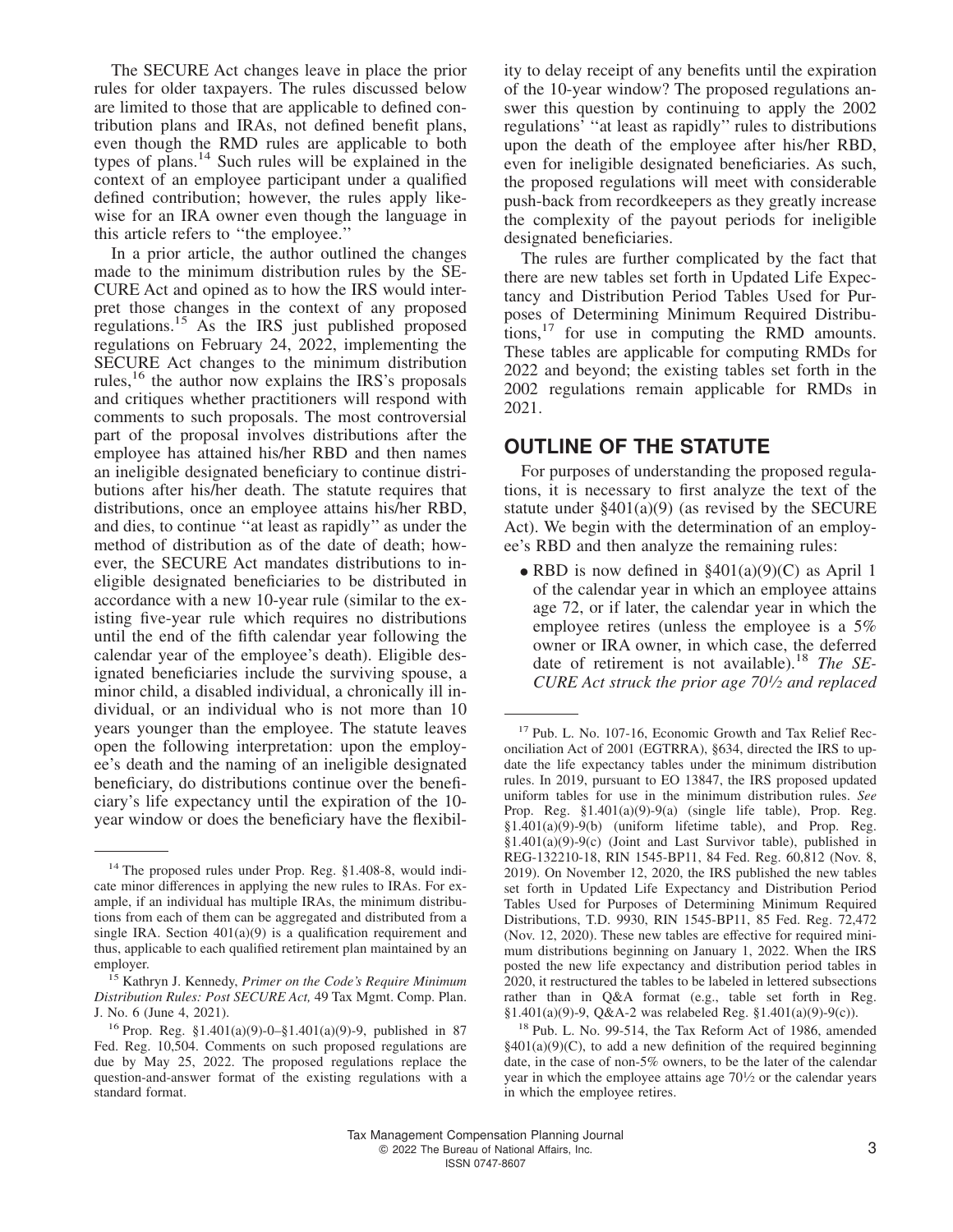*it with age 72, effective for distributions required to be made after December 31, 2019, with respect to individuals who attain age 70<sup>1</sup> ⁄<sup>2</sup> after such date* (referred to in this article as the new RBD effective date). $19$ 

- Section  $401(a)(9)(A)$  sets forth the general rule that the entire interest shall be distributed to the employee, either by the RBD (this is referred to in this article as the  $(A)(i)$  date), or if the employee has attained his/her RBD, to be distributed not later than the RBD, in accordance with the regulations, over the employee's life (or his/her life expectancy) or the lives of the employee and a designated beneficiary (or the joint life expectancy of the employee and beneficiary) (this is referred to in this article as the  $(A)(ii)$  date). Distributions over the employee's life assume the benefit is a single life annuity, whereas distributions over the employee's life expectancy assume installment distributions.<sup>20</sup>
- Section  $401(a)(9)(B)$  sets forth the rules regarding required distributions where the employee dies *before* his/her entire interest is distributed:

o Under  $\frac{2401(a)(9)(B)(i)}{i}$ , if distributions have already begun being paid to the employee (because the (A)(ii) date was triggered), the remaining portion of the interest is to be distributed **''at least as rapidly''** as under the method of distributions being used in accordance with the  $(A)(ii)$ date (i.e., either for the employee's life or life expectancy, or the joint lives of the employee and a

designated beneficiary or their joint life expectancies).<sup>21</sup>

o In contrast, under  $\S 401(a)(9)(B)(ii)$ , if the employee's interest has not yet begun to be distributed (because he/she didn't attain his/her RBD), then the entire interest must be distributed within five years from the death of the employee (referred to as the five-year rule). $^{22}$ 

o There is an exception to the five-year rule if any portion of the employee's interest is payable to a *designated beneficiary*. A designated beneficiary is defined in  $\frac{2401(a)(9)(E)(i)}{2}$  as an *individual* named as beneficiary by the employee. The exception to the five-year rule provides that payments to the beneficiary will be distributed over his/her life expectancy (referred to as the life expectancy rule) and that such distributions must being no later than one year after the date of the employee's death.<sup>23</sup>

o Section §401(a)(9)(H) of the SECURE Act limits such distribution rules, in the context of defined contribution plans, to individuals who are not ''eligible designated beneficiaries'' (i.e., ineligible designated beneficiaries). $24$  In that case, "10 years" is substituted for "5 years" in subparagraph  $(B)(ii)$  and is to be applied whether or not distribution of the employee's interest have begun in accordance with subparagraph (A) (which appears to mandate distributions under the 10-year rule in the context of ineligible designated beneficiaries).

o The SECURE Act continues to allow the life expectancy exception of  $\frac{2401(a)(9)(B)(ii)}{b}$  to be applied to eligible designated beneficiaries.

- But it imposes a 10-year limit on the number of payouts once the eligible designated beneficiary dies or the minor child reaches the age of majority.
- The SECURE Act did not disturb the special rules that existed if the designated beneficiary is the employee's surviving spouse. First, the surviving spouse can defer commencement of benefits until December 31 of the calendar year in which the employee would have attained age 72, per the rule of  $§401(a)(9)(B)(iv)(I)$ . Second, the distribution period for the surviving spouse can be his/ her life expectancy, recalculated each year

<sup>19</sup> SECURE Act, §114. As stated in Note 8, above, §105 of H.R. 2954 (SECURE Act 2.0) would gradually boost the RBD from age 72 to age 75, effective for distributions required to be made after December 31, 2022, with respect to an individual who attains age 72 after that date. For individuals who attain age 72 after December 31, 2022, and age 73 before January 1, 2030, the applicable age would be 73; for individuals who attain age 73 after December 31, 2029, and age 74 before January 1, 2033, the applicable age would be 74; and for individuals who attain age 74 after December 31, 2032, the applicable age would be 75. As the legislation is based on the date an individual attains a given age, the IRS would undoubtedly interpret such date in a similar fashion as under these proposed regulations (i.e., the date that an employee would have attained such age based upon his/her death of birth, without regard to his/her survival to that date). Section 108 of S. 1770 would revise the required beginning date to trigger upon attainment of age 75, beginning in 2032, without intervening steps at ages 73 or 74.

<sup>20</sup> The distribution over the employee's life is consistent with a life annuity, whereby payments continue to be made while the employee is alive and then ceased upon his/her death. In contrast, distributions over the employee's life expectancy is an installment form of payment, whereby the length of the distribution period is based on the employee's life expectancy determined from a given mortality table.

<sup>&</sup>lt;sup>21</sup> §401(a)(9)(B)(i)(I)–§401(a)(9)(i)(II) (emphasis added).

<sup>&</sup>lt;sup>22</sup>  $§401(a)(9)(B)(ii)$ .

<sup>&</sup>lt;sup>23</sup> §401(a)(9)(B)(iii).

<sup>24</sup> SECURE Act, §401.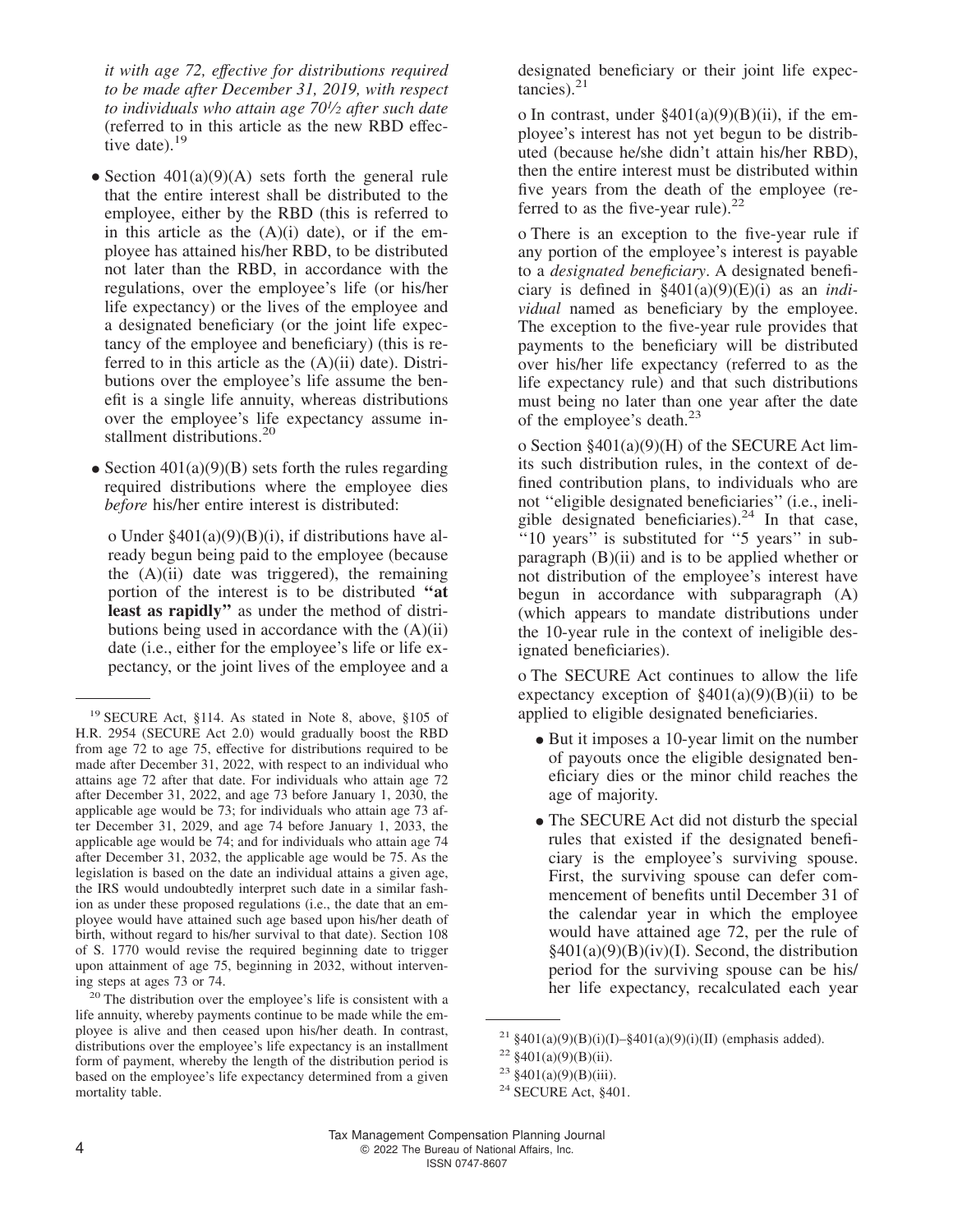during the distribution period per  $§401(a)(9)(D)$ . Third, if the surviving spouse dies before distributions have begun to such spouse, the surviving spouse is treated as if he/she were the employee per  $§401(a)(9)(B)(iv)(II)$ . This means if the spouse were to die before December 31 of the calendar year in which the employee would have attained age 72, distributions to the beneficiary are governed by the general rules for an employee who died prior to his/ her RBD.

- Section  $401(a)(9)(D)$  provides that (except in the case of a life annuity) the life expectancy of an employee and the employee's spouse that is used to determine the period over which payments must be made may be redetermined annually (i.e., may be recalculated). $25$
- Section  $401(a)(9)(E)$  defines a designated beneficiary as an *individual* (i.e., a human being) named as beneficiary by the employee. Thus, if the employee designates his estate or a charity as the beneficiary, the regulations treat this as if the employee has no designated beneficiary as neither are individuals. Section  $401(a)(9)(E)(ii)$  defines the new term eligible designated beneficiary.
- Section  $401(a)(9)(F)$  sets forth special rules applicable to payments made under a defined benefit plan or annuity contract to a surviving child. Such payments that are made to the employee's child until such child reaches the age of majority (or dies, if earlier) may be treated, for purposes of the RMD rules, as if such payments were made to the surviving spouse, to the extent they become payable to the surviving spouse upon cessation of the payments to the child. The term ''majority'' is not defined in  $\S401(a)(9)(F)$ , but the attendant regulations state that a child may be treated as having not reached the age of majority if the child has not completed a ''specified course of education'' and is under the age of 26.<sup>26</sup>
- Section  $401(a)(9)(G)$  provides that any distribution required to satisfy the incidental death ben-

efit requirement of §401(a) is deemed to be a RMD. This is relevant for qualified defined benefit plan purposes which is not the subject of this article.<sup>27</sup>

- Section  $401(a)(9)$ (H) sets forth the new SECURE Act distribution rules in  $\S 401(a)(9)(E)$  and  $§401(a)(9)$ (H), applicable to distributions with respect to an employee who dies after December 31, 2019 (referred to in this article as the new distribution effective date). $28$
- Section  $401(a)(9)$  has also been amended to permit a temporary waiver of the minimum distribution rules during the 2009 calendar year, $^{29}$  as well a temporary waiver of such rules during the 2020 calendar year.<sup>30</sup>

With this outline of the statute, we may now review how the IRS is interpreting such rules per the 2022 proposed regulations. The author uses a series of examples to illustrate the IRS's interpretation of the new SECURE Act rules.<sup>31</sup>

## **PROPOSED REGULATIONS**

## **Effective Date: Prop. Reg. §1.401(a)(9)-1**

As noted above, the new distribution rules of the SECURE Act apply to distributions with respect to an employee who dies on or after January 1,  $2020^{32}$  The proposed regulations would provide that if an em-

<sup>28</sup> SECURE Act, §401 (adding §401(a)(9)(H)).

<sup>29</sup> Pub. L. No. 110-458, The Worker, Retiree, and Employer Recovery Act of 2008 (WRERA), §201, waived the 2009 required minimum distribution for those individuals who otherwise were to receive a required minimum distribution during 2009 and were already receiving benefits. *See* Notice 2009-82, for guidance and sample amendments for plan sponsors to use for 2009 for defined contribution plans and IRAs.

<sup>30</sup> Pub. L. No. 116-136, The Coronavirus Air, Relief, and Economic Security Act of 2020 (CARES Act), §2203, relaxed the minimum distribution rules for 2020 for defined contribution plans and IRAs.

<sup>32</sup> There is a later effective date for certain collectively bar-

<sup>&</sup>lt;sup>25</sup> The recalculation method affords a longer distribution period (as compared to the nonrecalculation method) as an individual life expectancy does not reduce by one year under the Single Life Expectancy Table. For example, under the 2022 Single Life Table, the life expectancy for a 60-year old is 27.1 years, whereas the life expectancy for a 61-year old is 26.2 (not 27.1-1-26.1). Thus, the recalculation method would allow the 60-year old to continue to use the table until age 120 (if he/she were still alive); whereas the nonrecalculation method would have the remaining life expectancy on a 60-year old become .1 after 27 years.

<sup>26</sup> *See* Reg. §1.401(a)(9)-6, Q&A-15. For purposes of  $§401(a)(9)(F)$ , the regulations state that a child may be treated as having not reached the age of majority if the child has not com-

pleted a specified course of education and is under the age of 26, in which case the minor child may use the life expectancy rule until 26 years of age. Note:  $\S 401(a)(9)(F)$  does not apply for purposes of determining when a minor child ceases to be an eligible designated beneficiary; *see* §401(a)(9)(E)(ii)(II).

<sup>&</sup>lt;sup>27</sup> *But see* Reg. §1.403(b)-6(e)(6)(vi), which indicates these rules are applicable to pre-1987 contributions under a §403(b) plan.

<sup>&</sup>lt;sup>31</sup> As a professor, I find the use of examples particularly helpful in explaining complex tax rules to students. In this article, the author has used the names of her siblings and their extended families in the examples as an easy way to describe how employees would make beneficiary designations.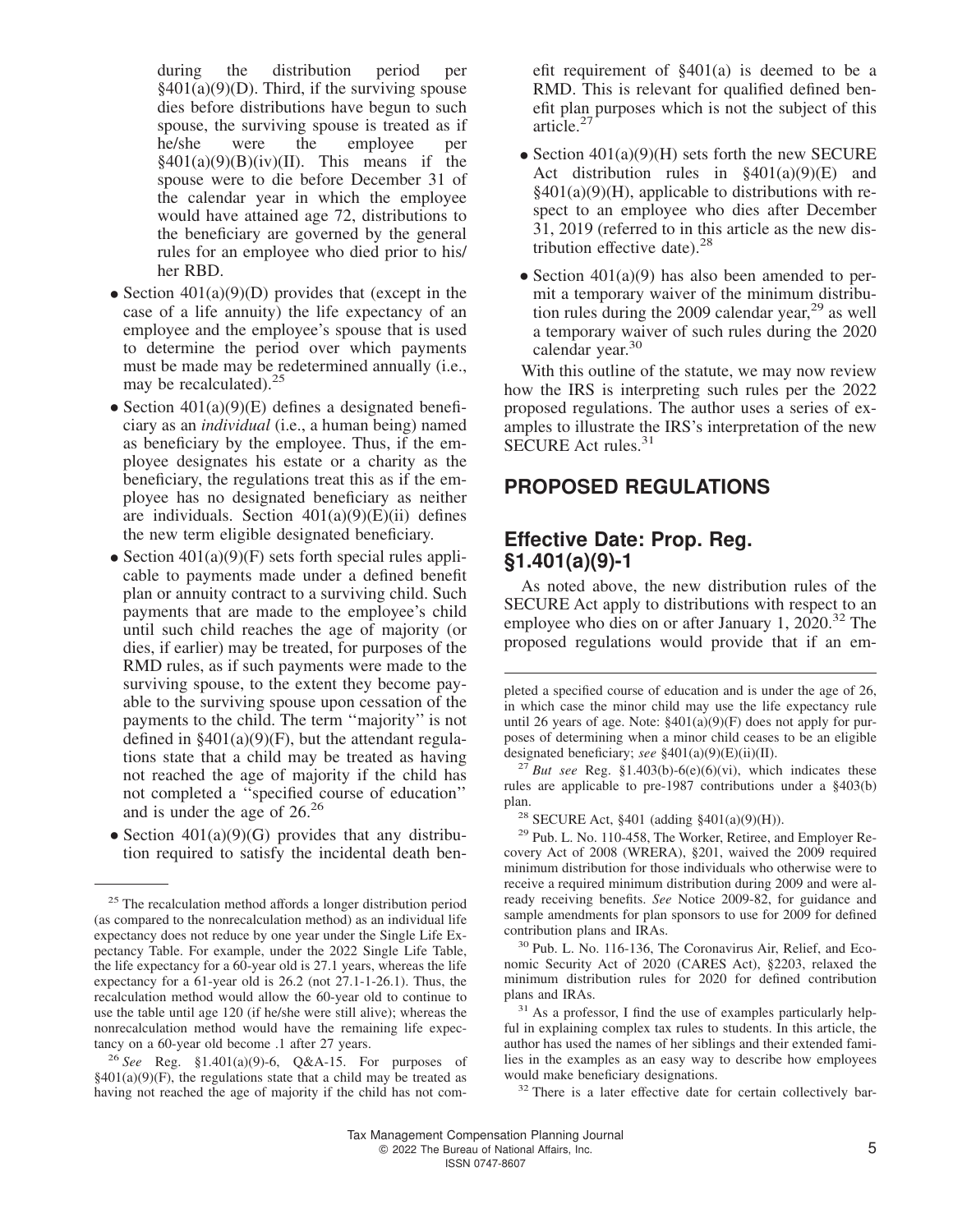ployee dies before the new distribution effective date, naming only one designated beneficiary, and that beneficiary *dies on or after* the new distribution effective date, the new rules would apply to any *beneficiary* of that designated beneficiary.<sup>33</sup> In such case, the new distribution rules would apply with respect to the employee's designated beneficiary, requiring full distribution of the employee's interest within 10 years after the death of the designated beneficiary.

**Example**: Joe dies in 2017, at the age of 68, naming as sole beneficiary, his adult son, Bill (age 40 and who is not disabled nor chronically ill), of his interest in his employer's qualified defined contribution plan. Upon Joe's death, Bill began to take distributions over his life expectancy until he dies in 2024 (after the new distribution effective date). Because §401(b)(5) of the SECURE Act treats Bill as an eligible designated beneficiary for purposes of the new 10-year payout, the new distribution rules apply to his beneficiaries. Thus, Joe's remaining interest must be distributed by the end of 2034 (the 10th year following the calendar year of Bill's death).<sup>34</sup> What if instead Bill died in 2019, before the new distribution effective date? In that case, the new distribution rules do not apply to Bill's beneficiaries.<sup>35</sup>

The proposed regulations would provide that if the employee dies before the new distribution effective date and has *more than one* designated beneficiary, whether the SECURE Act changes apply depends on when the oldest of those beneficiaries dies. $36$  The SE-CURE Act changes will apply upon the death of the oldest of the designated beneficiaries if that designated beneficiary is still alive on or after the new distribution effective date. $37$  But if the oldest beneficiary dies before such effective date, then the SECURE Act distribution rules will not apply with respect to future distributions.

**Example**: Joe dies in 2017, at the age of 68, naming a valid see-through trust as sole beneficiary of his interest in his employer's qualified defined contribution plan. His two designated beneficiaries under the trust are alive as of January 1, 2020, Charlie (age 50) and Claudia (age 49). The older of the designated beneficiaries, Charlie, now dies in 2022 (which is after the new distribution effective date). Because §401(b)(5) of the SECURE Act treats Charlie as an eligible designated beneficiary, the new distribution rules apply to the other named beneficiary. Thus, Joe's remaining interest must be distributed by the end of 2032 (within 10 years of Charlie's death).<sup>38</sup> What if instead Charlie dies in 2019? Because the oldest designated beneficiary died before January 1, 2020, the new distribution rules do not apply to the other beneficiary, Claudia.<sup>39</sup>

The proposed regulations state that if the employee dies before his/her RBD and the surviving spouse delays commencement of distributions until the end of the calendar year for which the employee would have been first required to take distributions, then the surviving spouse is to be treated as the employee.<sup>40</sup> For example, assume an employee with a RBD of April 1, 2025, names his/her surviving spouse as the sole beneficiary, and both the employee and the employee's surviving spouse die before the new distribution effective date. If the spouse dies before January 1, 2020, but the spouse's designated beneficiary dies after new distribution effective date, then the new distribution rules apply to the surviving spouse's designated beneficiary upon the death of that designated beneficiary.<sup>41</sup>

**Example:** Joe has a RBD of April 1, 2025, and names his surviving spouse, Connie, as the sole designated beneficiary. Joe dies in 2017. Although Connie wished to defer commencement of benefits until 2024, she dies in 2019. Connie's named designated beneficiary is Brigid, who dies in 2030. As both Joe and Connie die before the new distribution effective date and Brigid dies after the new distribution effective date, the SECURE Act's new distribution rules apply to Brigid upon her death.

The proposed amendments to Reg.  $\S1.401(a)(9)-1 §1.401(a)(9)-9$  would be effective for purposes of computing the RMDs for calendar years beginning on

gained plans or governmental plans. Section 401(b)(4) of the SE-CURE Act provides that amendments do not apply to a qualified annuity that is a binding annuity contract in effect on December 20, 2019, and at all times thereafter.

<sup>&</sup>lt;sup>33</sup> Prop. Reg.  $\S 1.401(a)(9) - 1(b)(2)(iii)$  and Preamble, 87 Fed. Reg. 10,054, 10,507.

<sup>34</sup> Prop. Reg. §1.401(a)(9)-1(b)(3)(i), *Ex.* 1. *See also* Preamble, 87 Fed. Reg. 10,504, 10,507.

<sup>35</sup> Prop. Reg. §1.401(a)(9)-1(b)(3)(ii), *Ex.* 2. *See also* Preamble, 87 Fed. Reg. 10,504, 10,507.

<sup>36</sup> Prop. Reg. §1.401(a)(9)-1(b)(2)(iii)(B). *See also* Preamble, 87 Fed. Reg. 10,504, 10,507.

<sup>37</sup> Prop. Reg. §1.401(a)(9)-1(b)(2)(iii)(B). *See also* Preamble, 87 Fed. Reg. 10,504, 10,507.

<sup>38</sup> Prop. Reg. §1.401(a)(9)-1(b)(3)(iv), *Ex.* 4. *See also* Preamble, 87 Fed. Reg. 10,504, 10,507.

<sup>39</sup> Prop. Reg. §1.401(a)(9)-1(b)(3)(v), *Ex.* 5.

<sup>40</sup> Prop. Reg. §1.401(a)(9)-1(b)(2)(iii)(C). *See also* Preamble, 87 Fed. Reg. 10,504, 10,507–10,508.

<sup>41</sup> Prop. Reg. §1.401(a)(9)-1(b)(2)(iii)(C). *See also* Preamble, 87 Fed. Reg. 10,504, 10,507–10,508.

Tax Management Compensation Planning Journal 6 **6 2022** The Bureau of National Affairs, Inc.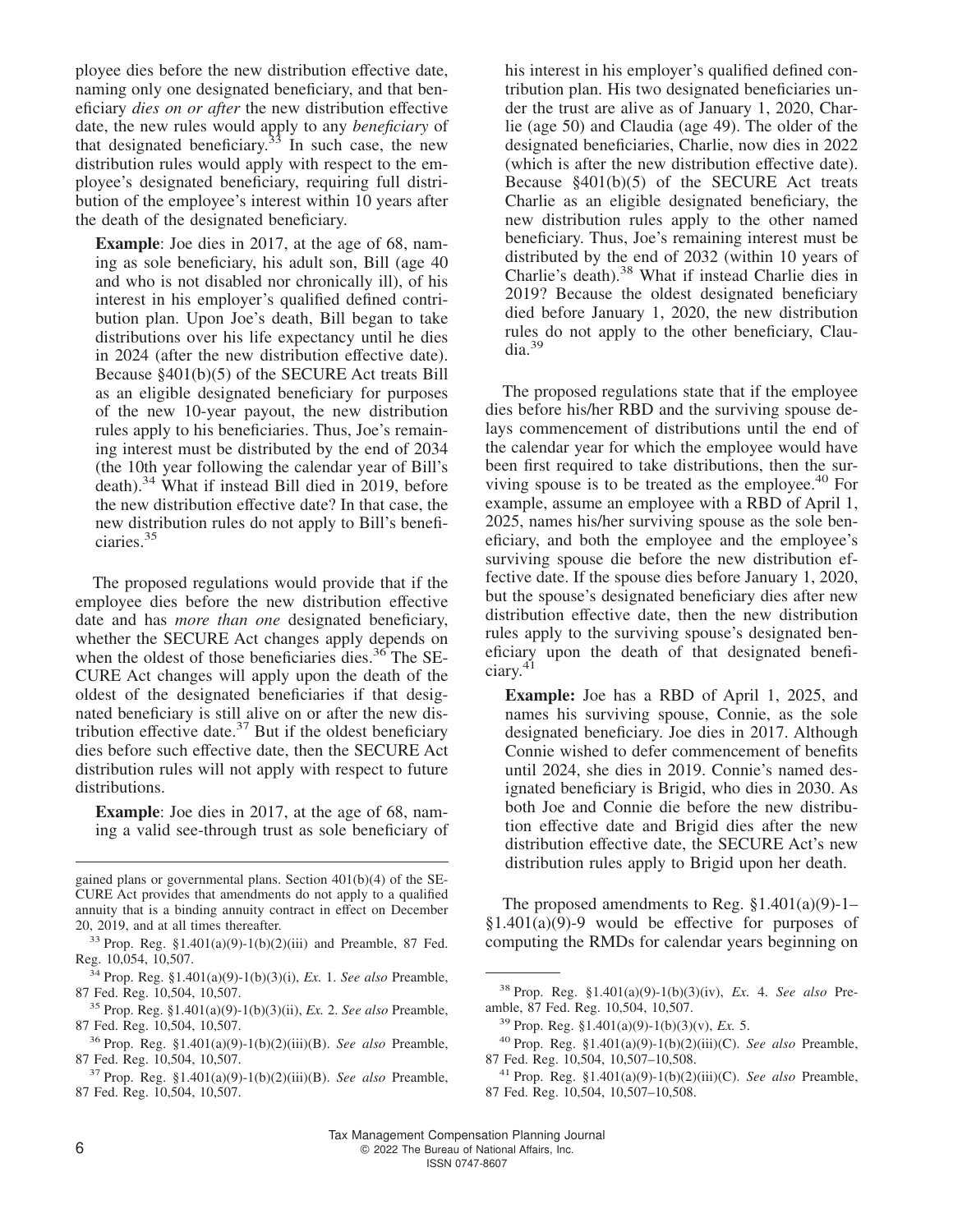or after January 1, 2022.<sup>42</sup> Taxpayer must use the 2002 existing regulations for purposes of computing his/her 2021 distributions, but may take into account a reasonable, good faith interpretation of the amendments made by the SECURE Act.<sup>43</sup> Written or electronic comments to the proposals are to be received May 25, 2022. A public hearing is scheduled for June 15, 2022, at 10 a.m.

#### **Distribution Commencing During an Employee's Lifetime: Prop. Reg. §1.401(a)(9)-2**

Under the new age 72 RBD rules, the RMD rules specify the minimum amount that must be distributed for the calendar year in which the employee attains age 72 and each subsequent calendar year.<sup>44</sup> The intent behind such rules was to force an annual minimum distribution beginning with the employee's RBD, to be continued annually, using the uniform lifetime tables in the regulations.<sup>45</sup> While the RMD rules require benefit payments for employees and for 5% owners to commence by age 72, the *actual payment* of the first year's benefit amount need not be made until April 1 of the calendar year following the attainment of the employee's 72nd birthday. The calendar year in which the employee attains age 72 is referred to as the first distribution year.<sup>46</sup> For the second and subsequent calendar years, the minimum required distributions must be made no later than the December 31 of the applicable distribution year. In the case of a non-5% owner who continues to work for the employer after attaining age 72, the employ-

<sup>44</sup> Prop. Reg. §1.401(a)(9)-5(a)(1). If an employee is a participant in multiple qualified defined contribution plans, the plans in which the employee participates are not permitted to be aggregated for purposes of testing whether the distribution requirements of §401(a)(9) are met. Hence, the distribution of the benefit of the employee under each plan must separately meeting the requirements of §401(a)(9).

ee's RBD is April 1 of the calendar year following the calendar year in which he/she retires.<sup>47</sup>

The proposed regulations leave intact the method used under the existing regulations by which an RMD is determined in any calendar year in which the employee dies on or after his/her RBD or in which the employee's eligible designated beneficiary is taking life expectancy payments because the employee dies on or after the RBD. As such, the RMD for a given calendar year is determined by dividing the employee's account balance as of the end of the prior year by an applicable divisor. But in light of the changes made by the SECURE Act, the proposed regulations now refer to the divisor as the "applicable denominator."<sup>48</sup> In addition to making annual RMDs, the proposed regulations would implement the SECURE Act changes and would require that a full distribution of the employee's remaining interests be taken in certain specific circumstances.

The proposed regulations preserve the existing rules for determining the RBD, but substitute age 72 for age  $70\frac{1}{2}$  in the case of employees born on or after July 1, 1949. $49$  For employees born before July 1, 1949, the prior law rules continue to be effective. $\frac{5}{3}$ The new RBD rule of age 72 is effective for distributions required to be made after December 31, 2019, with respect to individuals who attain age  $70\frac{1}{2}$  after such date.

**Example**: Lee was born October, 1949 and his wife, Dana, was born May, 1949. Lee turns 70 during 2019, but 70<sup>1</sup> ⁄<sup>2</sup> during 2020 due to his October birthday. As Lee turns 70<sup>1</sup> ⁄<sup>2</sup> during 2020, the new RBD rules apply to him. Hence, Lee turns age 72 during  $2021$  and his RBD = April 1, 2022. In contrast, as Dana turns 70 during 2019 and  $70\frac{1}{2}$  during 2019, due to her May birthday. Hence, the prior RBD rule apply to her. Dana turns  $70\frac{1}{2}$  during  $2019$  and thus, her RBD = April 1, 2020. Lee enjoys the full two-year delay in the commencement of his benefits, whereas Dana does not.

**Commentary**: What if in the above example Lee died in December, 2019? Arguably the statutory language could have been interpreted as providing that if Lee died prior to January 1, 2020 and before

 $42$  Prop. Reg. §1.401(a)(9)-1(d). For earlier calendar years, the rules of Reg. §1.401(a)(9)-1-§1.401(a)(9)-9 (revised as of April 1, 2021) apply.

<sup>&</sup>lt;sup>43</sup> As will be discussed later, the IRS came out with guidance in its Publication 590-B for RMDs due in 2020, but later modified such guidance. It's doubtful that the IRS's position in Publication 590-B for distributions for 2020 may be relied upon as reasonably good faith interpretation of the SECURE Act. The 2002 regulations have been revised to reflect new table. See Note 17, above.

<sup>&</sup>lt;sup>45</sup> Reg. §1.401(a)(9)-9(c), specifying the uniform lifetime table that sets for the lifetime distributions to an employee and his/her designated beneficiary who is presumed to be 10 years younger than the employee. If the employee's spouse is the sole designed beneficiary and is more than 10 years younger than the employee, the actual, joint life expectancy table may be used.

 $46$  Prop. Reg.  $$1,401(a)(9) - 5(a)(2)(ii)$ .

<sup>&</sup>lt;sup>47</sup> Prop. Reg. §1.401(a)(9)-5(a)(2). That employee's first distribution calendar year is the calendar year in which he/she retires. The proposed regulations would not provide any guidance as to what constitutes retirement for purposes of the RBD determination.

<sup>48</sup> Prop. Reg. §1.401(a)(9)-5(a).

<sup>49</sup> Prop. Reg. §1.401(a)(9)-2(b)(1). *See also* Preamble, 87 Fed. Reg. 10,504, 10,508.

<sup>50</sup> Prop. Reg. §1.401(a)(9)-2(b)(2). *See also* Preamble, 87 Fed. Reg. 10,504, 10,508.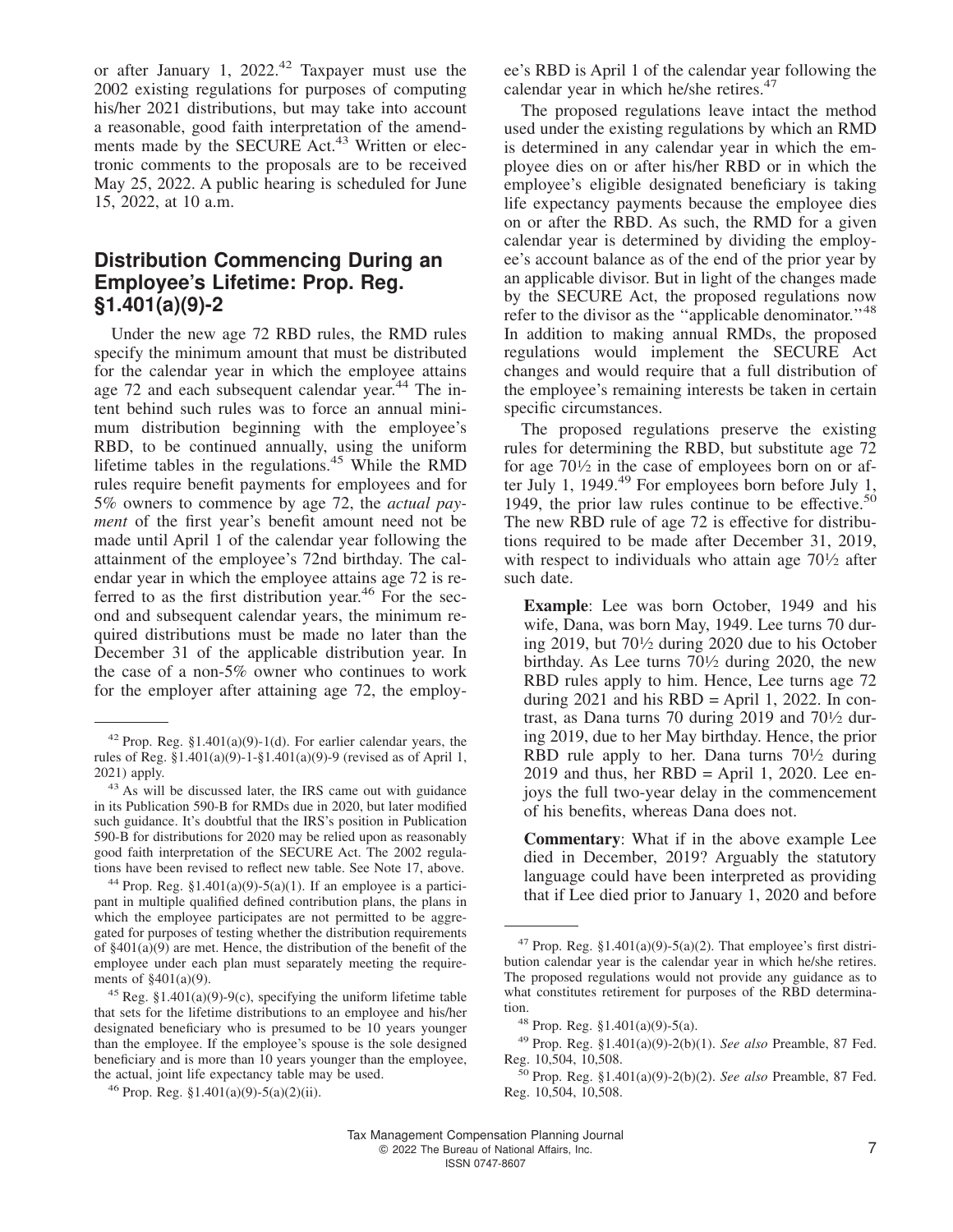attaining age 70<sup>1</sup> ⁄2, the prior rules should apply. In this fact pattern, Lee doesn't actually attain age 70<sup>1</sup> ⁄<sup>2</sup> in 2020 because he died in 2019. However, the Treasury has interpreted the new SECURE rules to apply to any individual who would have attained age 72 on or after January 1, 2020, had he/ she survived, which includes those born on or after July 1, 1949. Practitioners will undoubtedly provide comments on this interpretation.

Under the statute, 5% owners cannot take advantage of a delayed RBD if they continue to work for the employer. Hence, for 5% owners who are born on or after July 1, 1949, the new RBD rules apply and his/her RBD is the April 1st of the calendar year following the calendar year in which he/she attains age 72.<sup>51</sup> And for 5% owners who were born before July 1, 1949, the prior RBD rules apply and his/her RBD is April 1of the calendar year following the calendar year in which he/she attains age  $70\frac{1}{2}$ .<sup>52</sup> For non-5% owners, they can delay their RBD by continuing to work for their employer until retirement.

**Example**: Mark was born May, 1949, and Lee was born in October, 1949. Both are non-5% owners of their employer who maintains a qualified defined contribution plan. Mark retires from his employer in 2020 at age 71. As a result, Mark's RBD = April 1 of the calendar year following the later of (1) the calendar year in which he attains age  $70\frac{1}{2}$  (i.e., 2019) or (2) the calendar year in which he retires (i.e., 2020). Thus, Mark's RBD = April 1, 2021. In contrast, Lee retires from his employer in 2020 at age 71. As a result, Lee's RBD = April 1 of the calendar year following the later of (1) the calendar year in which he attains age 72 (i.e., 2021) or (2) the calendar year in which he retires (i.e., 2020). Thus, Lee's RBD = April 1, 2022.<sup>53</sup>

#### **Death Before RBD: Prop. Reg. §1.401(a)(9)-3**

Once we have an employee's RBD, the rules divide into two main parts: how are the benefits distributed if the employee dies prior to his/her RBD, and if the employee survives to his/her RBD, how are annual distribution amounts determined while the employee is living, and once he/she dies, how are distributions

made post-death? The SECURE Act amendments to  $§401(a)(9)(E)$  and  $§401(a)(9)(H)$  apply to distributions with respect to employees who die on or after January 1, 2020.<sup>54</sup>

The original five-year rule provided that if the employee dies before his/her RBD and had not designated a beneficiary (e.g., beneficiary was not named or the beneficiary named was not an individual), distributions must be complete by the fifth calendar year following the calendar year of the employee's death.

**Example**: An employee dies at age 50 in 2022 (before his/her RBD) and does not designate a beneficiary, distributions must be complete by the end of 2027.<sup>55</sup> Such result negates the use of the plan's tax shelter after five years, as minimum distributions may not be rolled over into an IRA.

Under the pre-SECURE Act changes, the five-year rule had an exception if a designated beneficiary was named, in which case the designated beneficiary's life expectancy would become the distribution period. The question remained after the SECURE Act is whether the five-year rule prevails **only if** there is no designated beneficiary. The proposed regulations would confirm that the five-year rule applies to a defined contribution plan if the new distribution effective date does not apply to the employee (which could occur if the employee does not have a designated beneficiary or if the employee died before the new distribution effective date and the employee's designated beneficiary elected the five-year rule).<sup>56</sup> Thus, if no beneficiary is designated, the five-year rule prevails and the entire interest must be distributed no later than December 31 of the calendar year containing the fifth anniversary of the employee's death.<sup>57</sup>

If a beneficiary is designated but he/she is an ineligible designated beneficiary, a new 10-year rule applies and the entire interest must be distributed no later than December 31 of the calendar year containing the 10th anniversary of the employee death.<sup>58</sup> Thus, the proposed regulations would invoke the new 10-year rule whereby an ineligible designated beneficiary has been named and require distributions no later than the 10th calendar year following the calendar year of the employee's death. In this regard, the

<sup>&</sup>lt;sup>51</sup> Prop. Reg. §1.401(a)(9)-2(b)(3). For purposes of §401(a)(9), a 5% owner is an employee who is a 5% owner as defined in §416 with respect to the plan year ending in the applicable calendar year.

<sup>52</sup> Prop. Reg. §1.401(a)(9)-2(b)(2).

<sup>53</sup> *See* Preamble, 87 Fed. Reg. 10,504, 10,508.

 $54$  SECURE Act, §401(a)(3)(A), which shall apply to distributions with respect to employees who die after December 31, 2019.

<sup>&</sup>lt;sup>55</sup> Prop. Reg. §1.401(a)(9)-3(c)(2). The 2020 calendar year in which the employee dies is disregarded when determining the calendar year that includes the fifth anniversary of the date of the employee's death.

<sup>56</sup> Preamble, 87 Fed. Reg. 10,504, 10,508.

 $57$  Prop. Reg. §1.401(a)(9)-3(c)(2).

<sup>58</sup> Prop. Reg. §1.401(a)(9)-3(c)(3). *See also* Preamble, 87 Fed. Reg. 10,504, 10,508.

Tax Management Compensation Planning Journal 8 8 and 2022 The Bureau of National Affairs, Inc.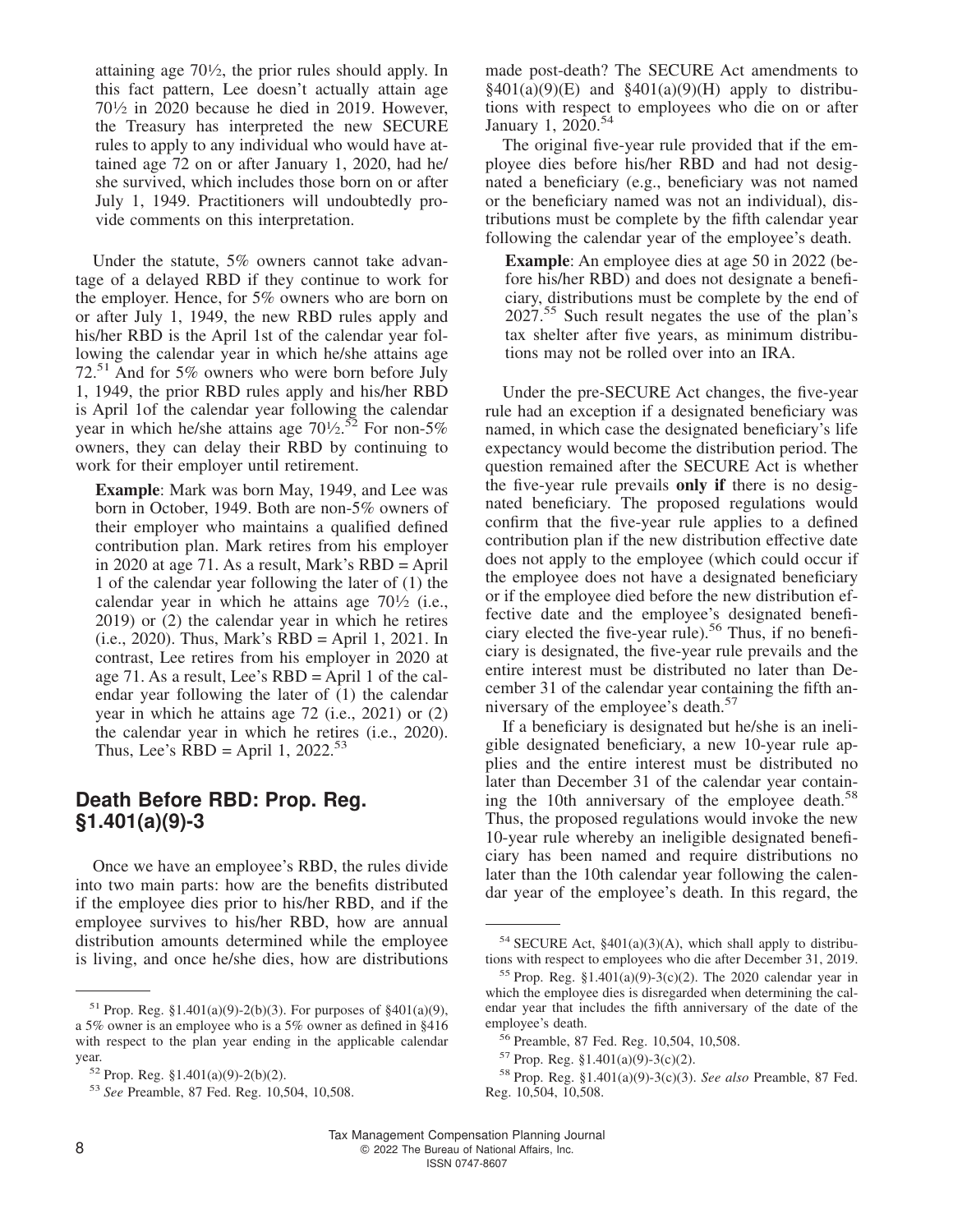new 10-year rule works the same as the existing fiveyear rule.

**Example**: Lee, with an RBD of April 1, 2022, dies during 2021 (prior to his RBD), naming his adult daughter, Christine (age 50 during 2021, and who is not disabled or chronically ill), as the designated beneficiary. The new distribution rules are applicable as Lee died on or after January 1, 2020. Since Christine is an adult child, she is an ineligible designated beneficiary. Under the new 10-year rule, Lee's entire interest must be distributed to Christine no later than 10 years following the calendar year of Lee's death (i.e., December 31, 2031). But no distributions are required during the intervening years between 2022 and 2030 to Christine.

**Commentary**: The IRS in the proposed regulations implement the changes of the SECURE Act to state that a new ''10-year rule'' applies if an ineligible designated beneficiary is named and it interprets such rule similarly to the "five-year rule," i.e., no annual distributions are required upon the employee's death, but the entire interest must be distributed no later than the 10th calendar year following the calendar year of the employee's death.

If an *eligible* beneficiary is designated, the existing life expectancy rule prevails, beginning in the calendar year following the calendar year of the employee's death (with an exception for a delay in commencement by the surviving spouse).

**Example**: Lee, with a RBD of April 1, 2022, dies during 2020 (prior to his RBD), naming his adult disabled child, John (age 48 during 2021), as the designated beneficiary. As of the date of Lee's death, John is disabled.<sup>59</sup> Since John is an eligible designated beneficiary, distributions would normally begin to him during 2021 (when he is age 48), over his life expectancy (i.e., 36.0, the single life expectancy table in use prior to  $2022$ ).<sup>60</sup>

The proposed regulations allow a defined contribution plan to include a plan provision, applicable to an employee who dies before his/her RBD and who has an eligible designated beneficiary which provides either  $(1)$  that the 10-year rule applies or  $(2)$  the life expectancy rule applies, with respect to some or all of the employees.  $61$  The plan may also include a provision whereby the employee or the eligible designated beneficiary may elect as to whether to apply the 10 year rule or the life expectancy rule.<sup>62</sup> If the plan provision allows for an election, it must specify the method of distribution if neither the employee nor the eligible designated beneficiary makes the election; such election must be made no later than the end of the *earlier* of the calendar year by which distributions must be made under the 10-year rule or the calendar year in which distributions would be required to begin under the life expectancy rule; as of the last date the election may be made, it must be irrevocable with respect to the beneficiary (and all subsequent beneficiaries) and must apply to all subsequent year years.<sup>63</sup>

If the defined contribution does not have an optional provision as described above, then distributions must be made: under the five-year rule is the employee does not have a designated beneficiary; under the 10-year rule if the designated beneficiary is not an eligible designated beneficiary and the employee dies on or after the new distribution effective date; or under the life expectancy rule if the employee has an eligible designated beneficiary.<sup>64</sup>

The SECURE Act did not change the rules regarding a delayed commencement of benefits for surviving spouse beneficiaries. Thus, if the employee's surviving spouse is the sole beneficiary, the commencement of benefits to the surviving spouse may be delayed until the end of the calendar year in which the employee would have attained age  $72.65$  This permits the spouse to step into the shoes of the employee for purposes of taking advantage of the RMD rules. Also, the date of death of the surviving spouse is substituted for the date of death of the employee.<sup>66</sup> The proposed regulations disallow such treatment if the surviving spouse remarries before the date distributions should have commenced.<sup>67</sup>

**Example**: Lee, with a RBD of April 1, 2025, dies during 2021 (prior to his RBD), naming his surviving spouse, Brigid (age 62 during 2022), as the sole designated beneficiary. Since Brigid is an eligible designated beneficiary, distributions would have normally begun to her during 2022 (when she is age 62), over her life expectancy (i.e., 25.4, the

63 Prop. Reg.  $\S 1.401(a)(9)-3(c)(5)(iii)(A)-\S 1.401(a)(9)$ - $3(c)(5)(iii)(C).$ <sup>64</sup> Prop.

<sup>&</sup>lt;sup>59</sup> Prop. Reg. §1.401(a)(9)-4(e)(4)(ii).

 $60$  Reg. §1.401(a)(9)-9(b) (effective for distribution calendar years beginning on or after January 1, 2003, through January 1, 2021). For distribution calendar years beginning on or after January 1, 2022, see Reg. §1.401(a)(9)-9 (life expectancy and distribution period tables).

<sup>61</sup> Prop. Reg. §1.401(a)(9)-3(c)(5)(ii). *See also* Preamble, 87 Fed. Reg. 10,504, 10,508.

 $62$  Prop. Reg. §1.401(a)(9)-3(c)(5)(iii).

Reg.  $§1.401(a)(9)-3(c)(5)(i)(A)-§1.401(a)(9)$ - $3(c)(5)(i)(C)$ .

 $65 \text{ } \frac{$401(a)(9)(B)(iv)}{2}$ .

 $66$  Prop. Reg. §1.401(a)(9)-3(e)(1).

 $67$  Prop. Reg. §1.401(a)(9)-3(e)(2).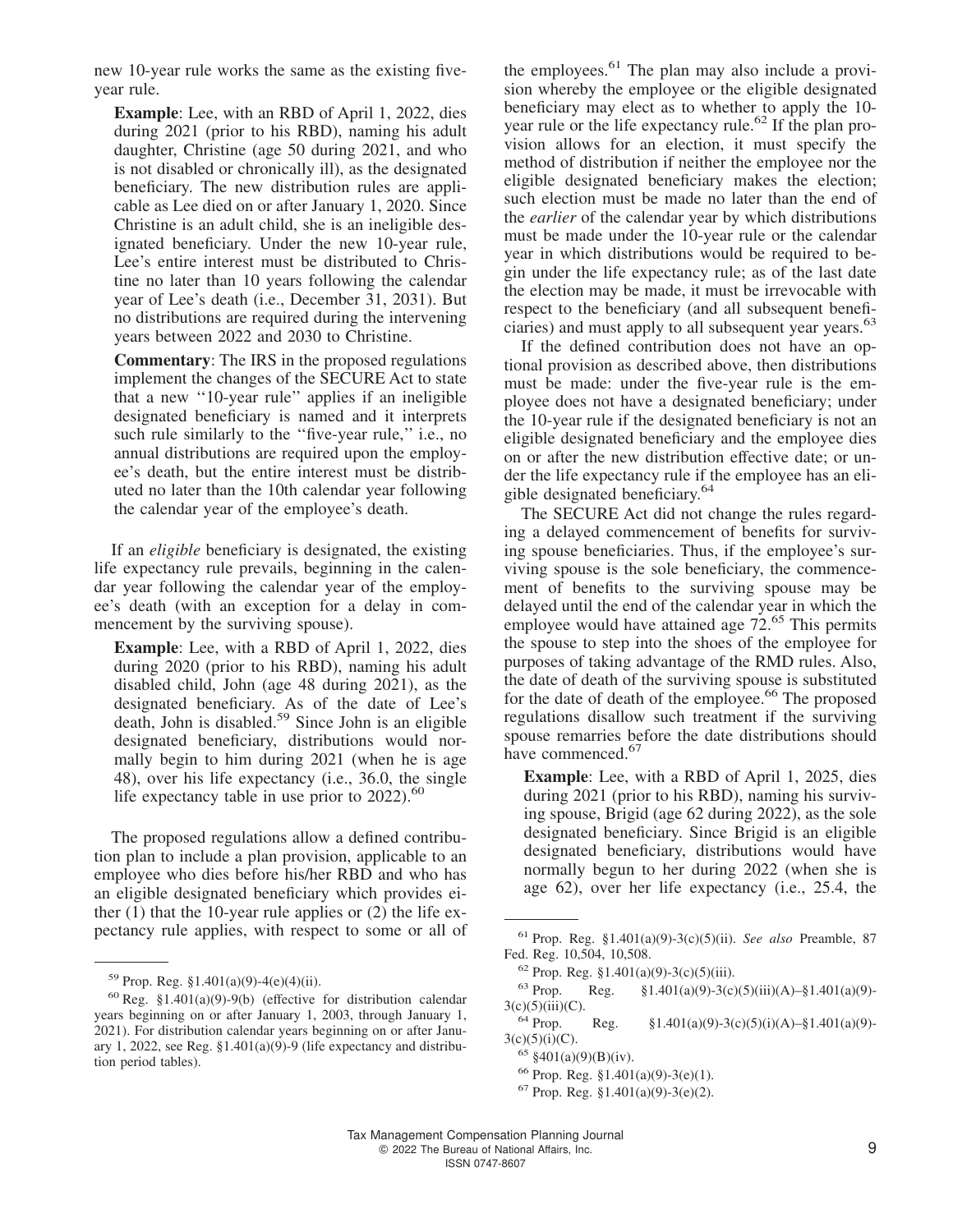single life expectancy table in use for  $2022$ ).<sup>68</sup> The proposed regulations allow Brigid to delay commencement of benefits until the end of the calendar year in which the employee would have attained age 72 (i.e., 2024). In this example, Brigid can delay distribution of benefits for two years. She will wish to take advantage of this in order to prolong distribution of benefits until they commence during 2024. Alternatively, Brigid may roll over any or all of Lee's account balance into an IRA in her name, thereby postponing of distributions until she attains age 72 (a 10-year deferral). $69$ 

## **Determination of the Designated Beneficiary: Prop. Reg. §1.401(a)(9)-4**

This part of the proposed regulations would clarify and simplify who is a beneficiary of the employee's interest in the plan for purposes of the RMD rules. A designated beneficiary is an *individual* who is a beneficiary designated under the plan.<sup>70</sup> Thus, naming the employee's estate or a charity is not a designated beneficiary. Although, as will be discussed later in this article, certain beneficiaries of a *trust* may be treated as the employee's beneficiaries under the plan rather than the trust, and an employee's benefit may be divided into separate accounts, each with a different beneficiary under that account.

If a person other than an individual (e.g., the employee's estate) is a beneficiary under the plan, the employee will be treated as having no designated beneficiary, even if individuals are also designated as other beneficiaries.<sup>71</sup> However, the proposed regulations state that a beneficiary need not be specified by name in order to be a designated beneficiary, as long as such individual is *identifiable* pursuant to the designation.<sup>72</sup> For example, a designation of the employee's children as beneficiaries of equal shares of the employee's interest is sufficient, even if the children are not specified by name. But the fact that an employee's interest passes to a certain person under a will or applicable state law does not make that person a designated beneficiary under the plan absent a designation under the plan. $73$  A beneficiary designated under the plan may be designated by a default election under the terms of the plan, or if the plan so provides, by an affirmative election of the employee (or the employee's surviving spouse).<sup>74</sup>

The proposed regulations preserve the 2002 rule that a person is a beneficiary for purposes of  $§401(a)(9)$  if that person is a beneficiary designated under the plan as of the date of the employee's death and none of the events listed below has occurred with respect to that person by September 30 of the calendar year following the calendar year of the employee's death.<sup>75</sup> If any of the following events occurs by the applicable September 30 date, the beneficiary is not treated as a beneficiary:

- The beneficiary predeceases the employee or is treated as having predeceased the employee under an applicable simultaneous death provision under state law;
- The beneficiary disclaims the entire interest to which he/she is entitled; or
- The beneficiary receives the entire benefit to which the beneficiary is entitled.<sup>76</sup>

**Example**: Lee dies in 2022 having designated his three children — Bob, Charlie, and David — as beneficiaries, each with a one-third share of Lee's interest in a plan. Each of the children is alive as of Lee's death. Bob executes a valid disclaimer within 9 months of Lee's death, which satisfies the requirements under §2518. As a result, Bob is disregarded as a beneficiary.<sup>77</sup> What if Charlie were to die before September 30, 2023? As he was alive as of Lee's death, he is still a beneficiary.<sup>78</sup>

The 2002 regulations provide such flexibility as it is highly beneficial for estate planning purposes, as it permits the alteration of the beneficiary designation following the employee's death due to subsequent distributions, disclaimers, or death.<sup>79</sup> The proposed regulations provide that if the employee's spouse is the sole beneficiary as of September 30 of the calendar

 $68$  Reg. §1.401(a)(9)-9.

<sup>69</sup> §402(c)(9); Reg. §1.401(a)(9)-1

 $70$  Prop. Reg. §1.401(a)(9)-4(a)(1).

<sup>71</sup> Prop. Reg. §1.401(a)(9)-4(b). But see Prop. Reg. §1.401(a)(9)-4(f)(1), §1.401(a)(9)-4(f)(3) for a rule whereby certain beneficiaries of a see-through trust that is designated as the employee's beneficiary under the plan are treated as the employee's beneficiaries under the plan rather than the trust. This special rule also does not apply to the extent separate account treatment applies according to Prop. Reg. §1.401(a)(9)-8(a). *See also* Preamble, 87 Fed. Reg. 10,504, 10,509.

 $72$  Prop. Reg. §1.401(a)(9)-4(a)(3).

<sup>73</sup> *Id.*

 $74$  Prop. Reg. §1.401(a)(9)-4(a)(4).

<sup>&</sup>lt;sup>75</sup> Prop. Reg. §1.401(a)(9)-4(c)(1).

<sup>&</sup>lt;sup>76</sup> Prop. Reg. §1.401(a)(9)-4(c)(2). The beneficiary will be treated as having predeceased the employee pursuant to a simultaneous death provision under applicable state law or pursuant to a qualified disclaimer that satisfies §2518 that applies to the entire interest to which the beneficiary is entitled.

<sup>77</sup> Prop. Reg. §1.401(a)(9)-4(c)(3)(i), *Ex.* 1.

<sup>&</sup>lt;sup>78</sup> Prop. Reg.  $$1.401(a)(9)-4(c)(3)(vi)$ , *Ex.* 6.

<sup>79</sup> *See* Preamble to Reg. §1.401(a)(9)-0-§1.401(a)(9)-9, published in 67 Fed. Reg. 18,988, 18,990.

Tax Management Compensation Planning Journal 10 **COLLEGE 2022** The Bureau of National Affairs, Inc. ISSN 0747-8607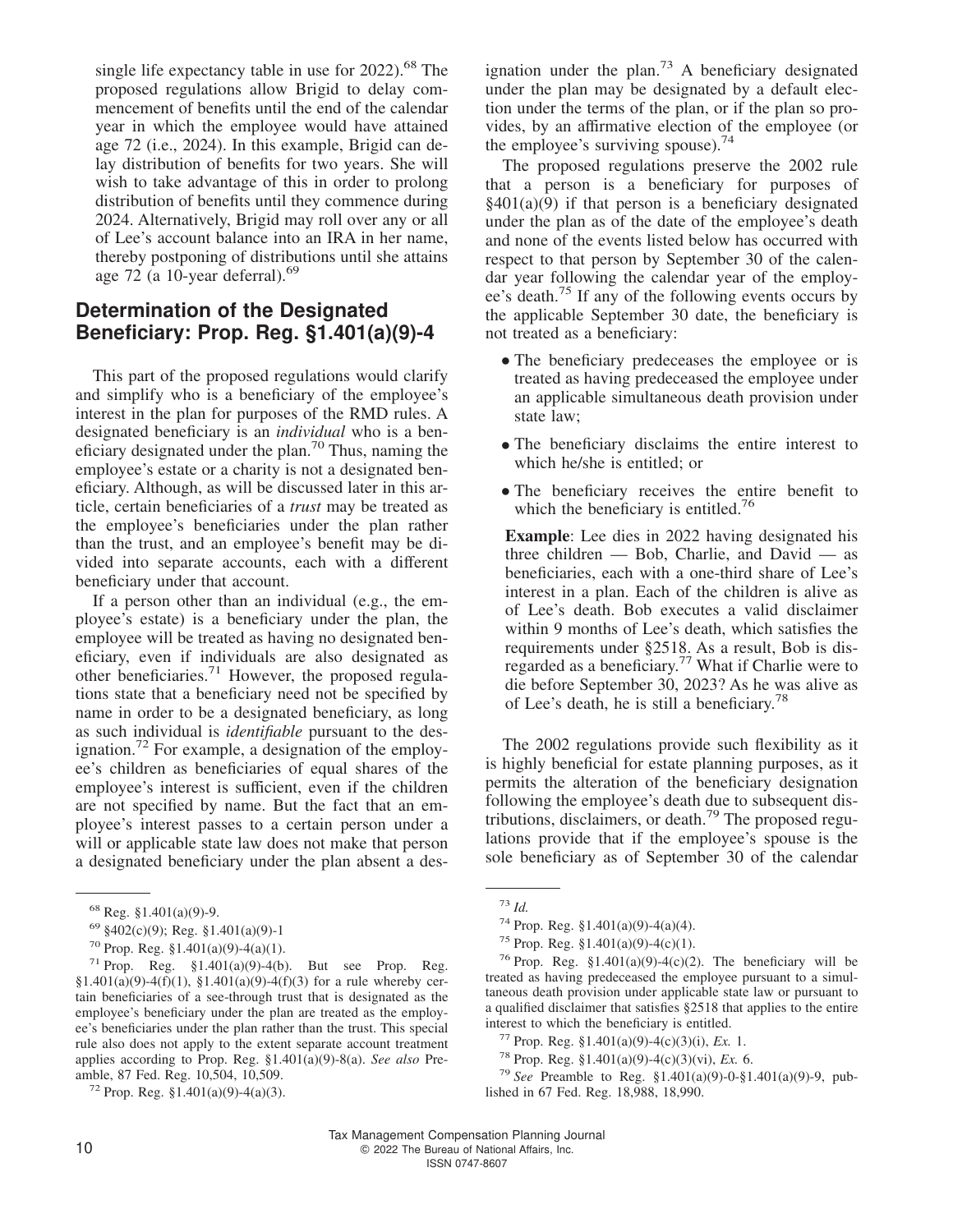year following the calendar year of the employee's death and the surviving spouse dies before distributions have begun, then the determination of whether a person is a beneficiary of the surviving spouse is made using the usual rules, except that the date of the surviving spouse's death is substituted for the date of the employee's death. $80$  As a result, a person is a beneficiary if he/she is a beneficiary designated under the plan as of the date of the surviving spouse's death and remains a beneficiary as of the September 30 of the calendar year following the calendar year of the surviving spouse's death.<sup>81</sup>

As the SECURE Act defined a new class of ''eligible designated beneficiaries,'' the proposed regulations note that an eligible designated beneficiary is an individual who, *as of the date of the employee's death,* is (1) the surviving spouse of the employee; (2) a child of the employee who has not attained the age of majority; (3) a disabled individual; (4) a chronically ill individual; or (5) an individual not more than 10 years younger than the employee.<sup>82</sup> As the SECURE Act did not define many of these terms, the proposed regulations set forth new definitions.

The SECURE Act does not define who is a ''child of the employee.'' Each state has varying laws as to whether an individual is a child or not. For example, state may define a child as an adopted child, or stepchild, or a child conceived through artificial reproductive techniques involving the employee. Under the new rules, a child of the employee who has not reach the age of majority may continue to use the life expectancy rule, but only until the child reaches the age

<sup>82</sup> Prop. Reg. §1.401(a)(9)-4(e)(1). The reason that an individual who is not more than 10 years younger than the employee is an eligible designated beneficiary traces back to the Uniform Lifetime Table under Reg.  $\S1.401(a)(9)-9(c)$ . If the employee reaches his/her RBD, annual distributions begin to the employee, during his/her lifetime, using the divisors from the Uniform Lifetime Table. The table was constructed assuming that the employee named a beneficiary, who was 10 years younger than he/she, and thus, permits annual distributions based on the joint life expectancy of the employee and a beneficiary who is 10 years younger. Once the employee dies, the 2002 regulations permitted continued annual distributions to the actual named designated beneficiary based on the *greater* of (1) the remaining life expectancy of the designated beneficiary or (2) the remaining life expectancy for the employee; both determined using the Single Life Tables in the regulations. Thus, under the SECURE Act changes, the distribution rules are assumed to continue, as is, if the actual designated beneficiary was 10 years younger than the employee, without the need to impose a 10-year limit on the payout to the beneficiary.

of majority.<sup>83</sup> Once the majority age is reached, distributions must be made in full by the end of the 10th calendar year following the attainment of majority. In the Preamble, the IRS discusses why it decided to deviate from the existing regulations that used a majority age of  $26.84$  As more plans are expected to use an age of majority definition and such definition will be applied to all of an individual's accounts within his/ her defined contribution plans (as there may multiple qualified plans and IRAs), the IRS has concluded that the definition of the age of majority should not be a plan design choice.<sup>85</sup> Hence, the proposed regulations use the age of 21 as the majority age (which accommodates the age of majority definition in all of the States). Hence, the individual reaches the age of majority on his/her 21st birthday.<sup>86</sup>

**Commentary**: While the proposed regulations refer to a child of an employee as an individual who has not yet reached his/her 21st birthday, there was no discussion as to whether adopted children or step-children are included in the meaning of ''child.'' Also there was no discussion as to how the rules would apply if a guardian of a minor child was named as the designated beneficiary solely for purposes of receiving distributions on the minor child's behalf. As most plan documents have a governing state law clause, the Treasury could have adopted that state law's definition of a child, but such result would not have resulted in an uniform definition of age for majority purposes.

The SECURE Act defined a disabled individual by reference to  $\S72(m)(7)$ , which includes an individual who is unable to engage in substantial gainful employment by reason of any medically determinable physical or mental impairment expected to result in death or to be of long-continued and indefinite duration.<sup>87</sup> As a result, such standard is difficult to apply when the beneficiary is younger than age 18. Thus,

<sup>80</sup> Prop. Reg. §1.401(a)(9)-4(d).

<sup>81</sup> *Id.* For example, a child of the surviving spouse would be an eligible designated beneficiary of the surviving spouse if the child has not yet reached the age of majority as of the date of the surviving spouse's death. *See also* Preamble, 87 Fed. Reg. 10,504, 10,510.

<sup>&</sup>lt;sup>83</sup> SECURE Act, §401 (adding §401(a)(9)(E)(ii)(II)(adding subparagraph (E)(ii)(II)).

<sup>84</sup> Preamble, 87 Fed. Reg. 10,504, 10,509. The IRS discusses why it decided to deviate from the existing regulations that use a majority age of 26. As more plans are expected to use an age of majority definition and such definition will be applied to all of an individual's accounts in defined contribution plans, which may be in multiple qualified plans and IRAs, the IRS has concluded that the definition of the age of majority should not be a plan design choice. Hence, the proposed regulations would use the age of 21 as the majority age as it accommodates the age of majority definition in all of the States.

<sup>85</sup> Preamble, 87 Fed. Reg. 10,504, 10,509.

<sup>86</sup> Prop. Reg. §1.401(a)(9)-4(e)(3).

<sup>&</sup>lt;sup>87</sup> Prop. Reg. §1.401(a)(9)-4(e)(4)(ii), which would define disability for individuals *who are age 18 or older* as being unable to engage in any substantial gainful activity by reason of any medi-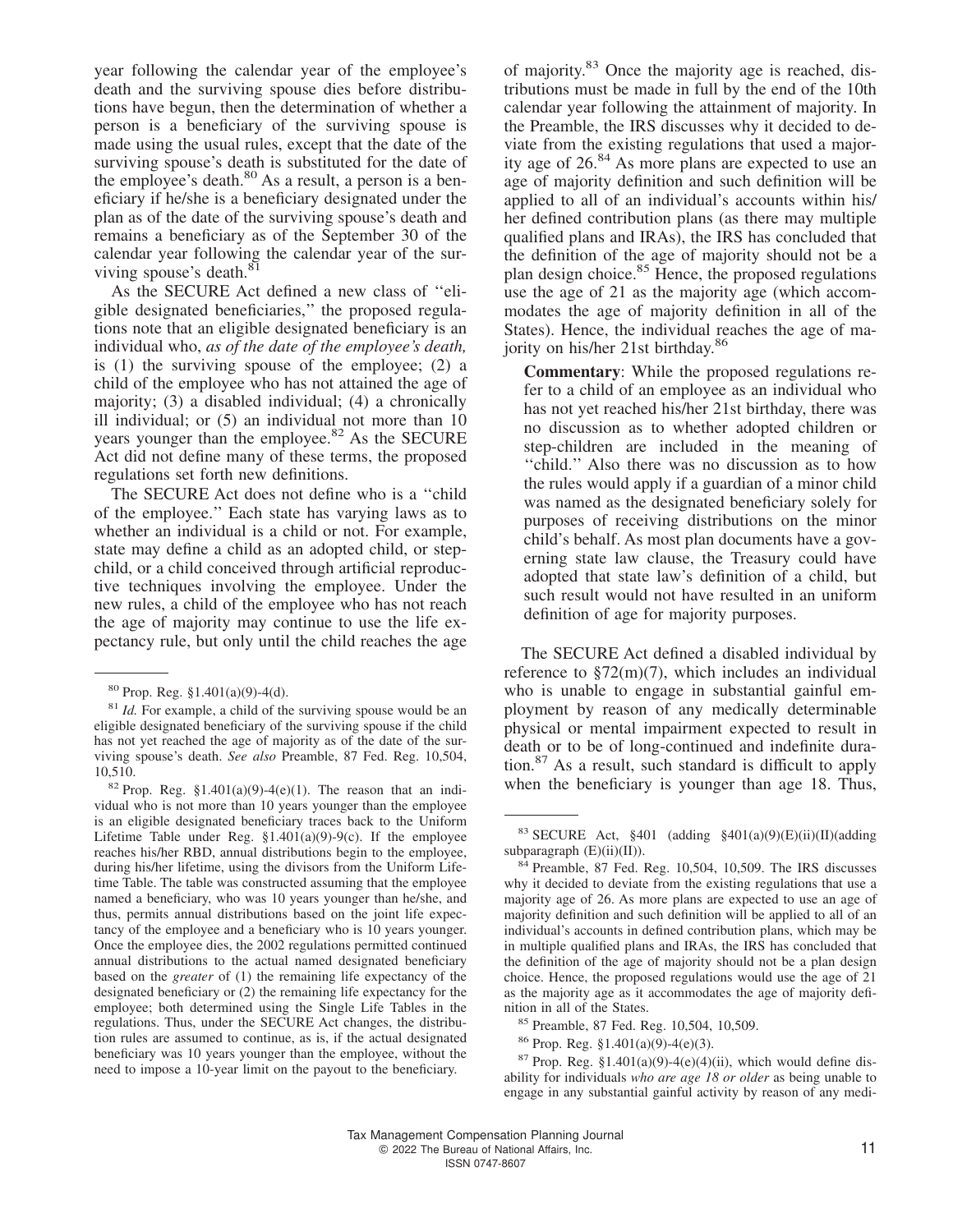the proposed regulations would define disability for individuals who are not age 18 or older to be an individual, who as of the date of the employee's death, has a medically determinable physical or mental impairment that results in marked and severe functional limitations, and that can be expected to result in death or to be of long-continued and indefinite duration.<sup>88</sup> The proposed regulations also provide a safe harbor for the determination of whether a beneficiary is disabled. If the Commissioner of Social Security has determined that the individual is disabled for purposes of Social Security benefits, then such individual will be deemed to be disabled for purposes of  $§401(a)(9).^{89}$  The proposed regulations would impose a documentation requirement for an individual claiming to be disabled by October 31 of the calendar year following the calendar year of the employee's death.<sup>90</sup>

**Example:** Lee designates Christine, a minor child, as sole beneficiary. Christine does not reach the age of majority until 2024. Lee dies in 2022, after his RBD. As of Lee's death, Christine is disabled, and the proper documentation was given to the plan administrator in a timely fashion. Due to her disability, she remains an eligible designated beneficiary even after reaching the age of majority in 2024 and the plan is not required to distribute Lee's remaining interest within the required 10-year limit following attainment of age  $21.^{91}$  What if the documentation requirements of the regulations were not satisfied as of October 31, 2023? Then Christine ceases to be an eligible designated beneficiary upon reaching her age of majority in  $2024.^{92}$ 

**Example**: Same original example as above, but now Christine becomes disabled in 2023 (after Lee's death in 2022). Because she was not disabled as of Lee's death, she ceases to be an eligible designated beneficiary upon reaching the age of majority in 2024 and the plan is now required to distribute Lee's remaining interest by the end of 10th calendar year following  $2024$  (i.e.  $2034$ ).<sup>93</sup> The IRS has attempted to provide prioritization as to which category a designated beneficiary could qualify under as an eligible designated beneficiary.

The SECURE Act defined a chronically ill individual by reference to  $\frac{$7702B(c)}{2}$ , which includes an individual who is unable to perform (without substantial assistance from another individual) at least two activities of daily living for a period of at least 90 days due to a loss of functional capacity.<sup>94</sup> The regulations caveat the reference to the 90 day period and replace it with ''an indefinite period that is reasonably expected to be lengthy in nature (not merely for 90 days)."<sup>95</sup> As  $\S 7702B(c)(2)$  requires that an individual to have been certified by a licensed health care practitioner as chronically ill, the proposed regulations prescribe the same documentation requirement such that a licensed health care practitioner must certify that the individual meets such definition of being chronically ill.<sup>96</sup>

The proposed regulations would require documentation to the plan administrator that the designated beneficiary meets the definition of disability or chronically ill no later than October 31st of the calendar years following the calendar year of the employee's death.<sup>97</sup> However, the proposal does not clarify what requirements that a plan administrator would need in order to verify the beneficiary's status as a disabled individual.

**Commentary**: Practitioners will undoubtedly request guidance from the Treasury as to what documentation is necessary to determine whether a designated beneficiary is disabled for purposes of the RMD rules. As the regulations adopted a safe harbor if the individual is disabled for Social Security purposes, it may look to the documentation required under the rules of Social Security for purposes of that determination. Also practitioners will question whether the Treasury can require an individual to meet the definition of chronically ill for a

cally determinable physical or mental impairment that can be expected to result in death or to be of long-continued and indefinite duration. See also  $\S72(m)(7)$ , which includes a requirement to furnish proof of such disability as determined by the Secretary.

<sup>88</sup> Prop. Reg. §1.401(a)(9)-4(e)(4)(iii). *See also* Preamble, 87 Fed. Reg. 10,504, 10,510.

<sup>89</sup> Prop. Reg. §1.401(a)(9)-4(e)(4)(iv). *See also* Preamble, 87 Fed. Reg. 10,504, 10,509. The safe harbor requires that the Commissioner of Social Security to determine that the individual is disabled within the meaning of 42 U.S.C. §1382c(a)(3).

 $90$  Prop. Reg. §1.401(a)(9)-4(e)(7).

<sup>91</sup> Prop. Reg. §1.401(a)(9)-4(e)(9)(i), *Ex.* 1.

<sup>92</sup> Prop. Reg. §1.401(a)(9)-4(e)(9)(ii), *Ex.* 2. *See also* Preamble, 87 Fed. Reg. 10,504, 10,510. Similarly, if the employee's surviving spouse is also disabled or chronically ill at the time of the employee's death, then the surviving spouse will be treated as disabled or chronically ill for purposes of the applicable multibeneficiary trust rules only if the documentation requirements are timely met with respect to the surviving spouse.

<sup>93</sup> Prop. Reg. §1.401(a)(9)-4(e)(9)(iii), *Ex.* 3. *See also* Preamble, 87 Fed. Reg. 10,504, 10,509.

 $94$  Prop. Reg. §1.401(a)(9)-4(e)(5). The proposed regulations would replace the required ''90 day'' period under §7702B(c)(2) with a period that is "reasonably expected to be lengthy in nature'' and thus, could be longer than an 90-day period.

 $95$  Prop. Reg. §1.401(a)(9)-4(e)(5).

<sup>&</sup>lt;sup>96</sup> Prop. Reg. §1.401(a)(9)-4(e)(5). A licensed health care practitioner is defined to be an individual who meets the requirements of §7702B(c)(4). *See also* Preamble, 87 Fed. Reg. 10,504, 10,509–10,510.

 $97$  Prop. Reg. §1.401(a)(9)-4(e)(7).

Tax Management Compensation Planning Journal 12 **COLLEGE 2022** The Bureau of National Affairs, Inc. ISSN 0747-8607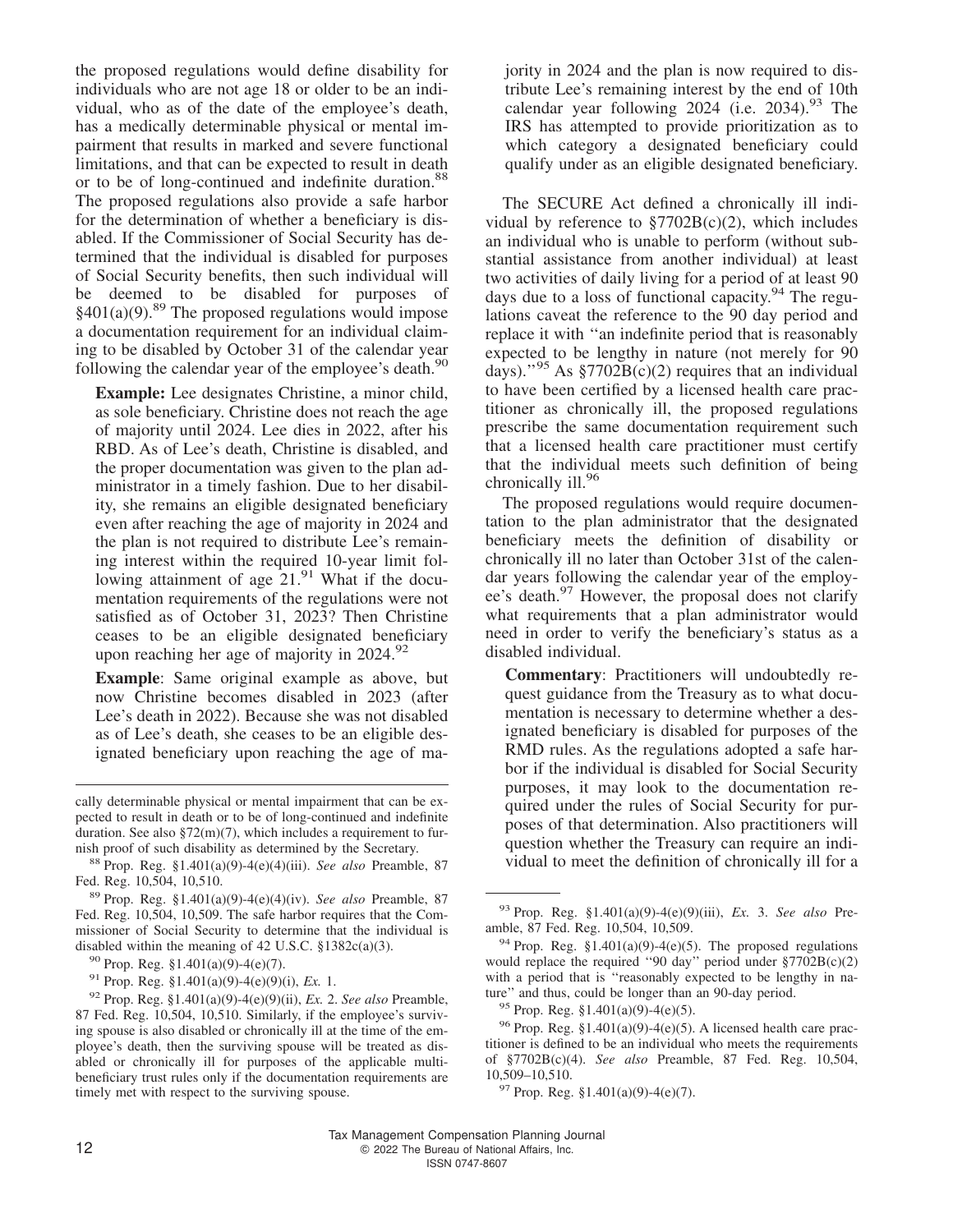longer period of time than 90 days if  $\frac{$7702B(c)}{2}$ specifically requires a period of at least 90 days.

For purposes of an individual who is not more than 10 years younger than the employee (who is deemed to be an eligible designated beneficiary), this determination is based on the *actual* respective birthdates of the employee and the beneficiary. For example, if an employee's date of birth is October 1, 1953, then the employee's beneficiary is not more than 10 years younger than the employee only if the beneficiary was born on or before October. 1, 1963.<sup>98</sup>

**Commentary**: The IRS's proposed definition of an individual who is not more than 10 years younger takes a narrow view of what is means to be ''not more than 10 years younger.'' Generally, if one were to refer to one's younger sister, one would say that she is five years younger, not five years and two months younger. Thus, the proposal uses a stricter "10 years younger" determination, rather than a simpler more than 10-year difference. For example, if the deceased employee was born in 1952, the beneficiary would not be more than 10 years younger if she was born in 1962 or earlier. Practitioners will undoubtedly comment on this definition and request the simpler more-than-tenyear difference.

As an alternative, the IRS could make this determination using the method set forth in Reg. §1.401(a)(9)-5, Q&A-4(b)(1). That method is used to decide whether the difference in the employee's age and his/her spouse's age is more than 10 years, in which case they may use the actual Joint Life and Last Survivor Expectancy Table (joint life table) in lieu of the Uniform Lifetime Table.<sup>99</sup>

If an employee has more than one designated beneficiary and at least one of them is not an eligible designated beneficiary, then the employee is treated as not having an eligible designated beneficiary.<sup>100</sup> Hence, naming more than one designated beneficiary can lose the preferred distribution status if one of the beneficiaries was an eligible designated beneficiary. There are two exceptions to this general rule:

• A special rule for children: if any of the employee's designated beneficiaries is an eligible designated beneficiary because he/she is a minor child at the time of the employee's death, then the employee will be treated has having an eligible designated beneficiary even if the employee has other beneficiaries who are not eligible designated beneficiaries.<sup>101</sup> This allows payments to continue until 10 years after the child reaches majority even if there are other designated beneficiaries who are ineligible designated beneficiaries.

**Example**: Lee names a see-through trust as the sole beneficiary of his plan interest and the trust beneficiaries are his spouse and his adult son, who is neither disabled nor chronically ill. As a result, the employee is treated as not having an eligible designated beneficiary as the adult son does not qualify as an eligible designated beneficiary. Hence, Lee's entire interest must be distributed no later than 10 years after Lee's death.

If, however, if Lee were to name another designated beneficiary who is his minor child and who, as of the date of Lee's death, has not yet reached the age of majority, then Lee will be treated as having an eligible designated beneficiary.<sup>102</sup> In such case, if the trust is receiving annual distributions using the son's life expectancy rule, then a full distribution from the plan would not be required until 10 years after the minor child reaches the age of majority.<sup>103</sup>

• There is a special rule for a type II applicable multi-beneficiary trust. As will be discussed under the multi-beneficiary trust rules below, there is an exception for a type II applicable multibeneficiary trust, where one or more of the beneficiaries is either disabled or chronically ill.

#### **Special Rules for Trusts**

Trusts are not individuals and thus, have no life expectancy. Hence, naming a trust as beneficiary would result in having no designated beneficiary, which then would invoke the five-year rule if the employee dies before his/her RBD. However, the proposed regulations preserve the rules of the existing 2002 regulations that permit a trust (referred to as a ''seethrough'' trust) to be named as beneficiary if is satisfies the following four requirements: it must be a valid trust under state law (or would be but for the fact that there is no corpus); it must be irrevocable or will, by its terms, it must become irrevocable upon the employee's death; the beneficiaries of the trust must be identifiable (as defined in the regulations); and the re-

 $98$  Prop. Reg. §1.401(a)(9)-4(e)(6).

<sup>99</sup> Reg. §1.401(a)(9)-5, Q&A-4(b).

 $100$  Prop. Reg. §1.401(a)(9)-4(e)(2).

<sup>101</sup> Prop. Reg. §1.401(a)(9)-4(e)(2)(ii). *See also* Preamble, 87 Fed. Reg. 10,504, 10,512.

<sup>102</sup> Preamble, 87 Fed. Reg. 10,504, 10,512–10,513. <sup>103</sup> *Id.*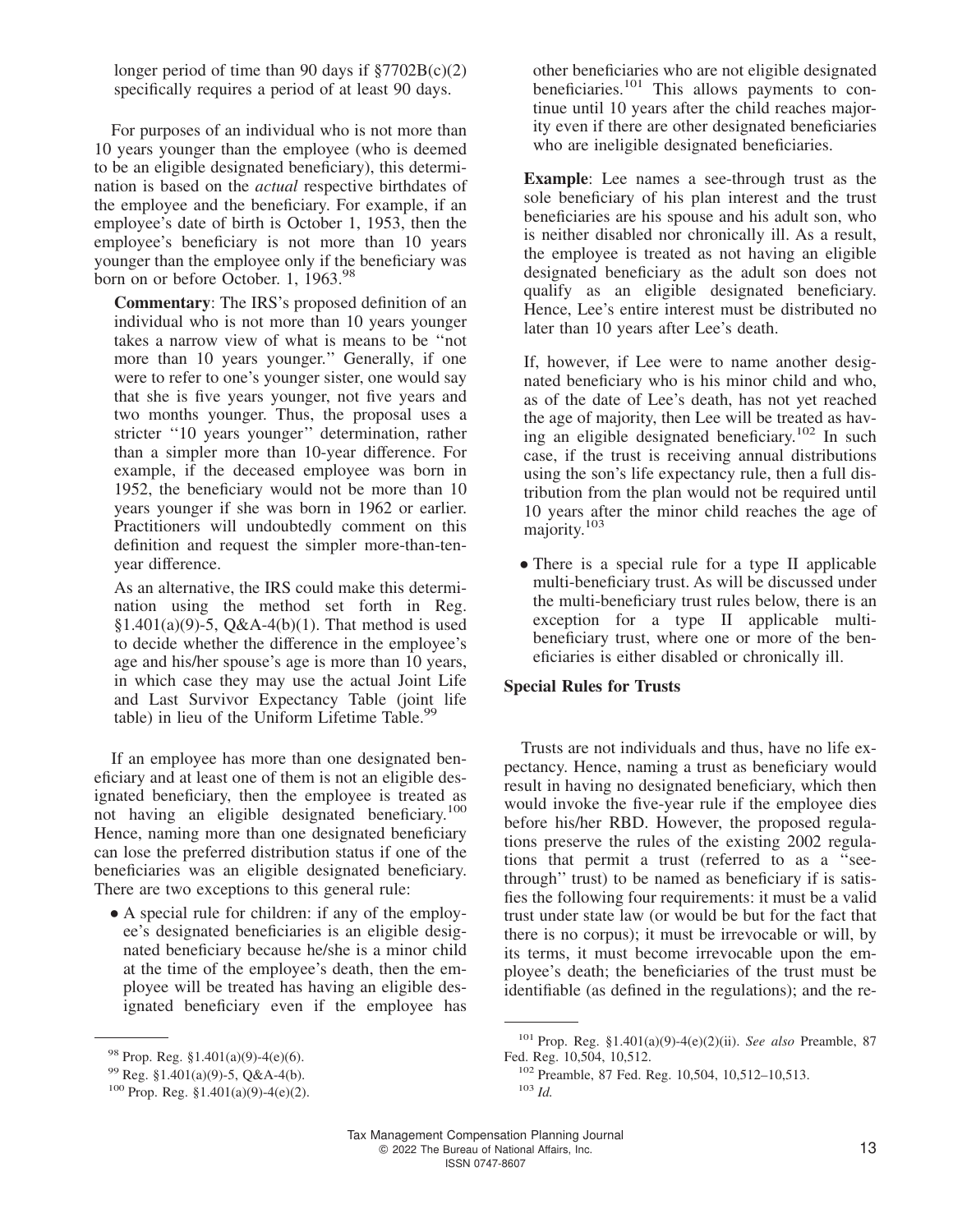quired documentation has been satisfied.<sup>104</sup> There are a variety of reasons for using a trust in lieu of naming individuals as beneficiaries: concern that the trust beneficiary is too young; protection from creditors; a trust for disabled or chronically ill persons; and managing tax consequences for the beneficiaries.

The determination of *which* beneficiaries of a seethrough trust are treated as ''designated beneficiaries'' of the employee depends on whether such trust is a conduit trust or an accumulation trust (the latter sometimes being referred to as a discretionary trust). $105$ Note: this terminology is new under the proposed regulations, as it was not used in the 2002 regulations. A conduit trust is a see-through trust that requires any and all distributions to be passed out (i.e., the trust is merely a ''conduit'') to the trust beneficiary as they are received by the trustee after the employee's death and during the lifetime of the trust beneficiary.<sup>106</sup> Thus, the trustee has no power to accumulate funds within the trust for the benefit of any *other* trust beneficiary. The IRS considers the conduit beneficiary as the sole beneficiary of the trust, and thus, all other beneficiaries are deemed to be mere potential successors and thus, disregarded, as designated beneficiaries.<sup>107</sup> A see-through trust will not fail to be a conduit trust merely because its terms do not require an

immediate distribution after the death of all of the specified beneficiaries.<sup>108</sup>

An accumulation trust is a see-through trust that does not meet the conduit requirements; as such, this type of trust provides the trustee with discretion as to how and when the trust income, including any RMDs, is to be distributed.<sup>109</sup> Such discretion may permit the trustee to defer distributions until the trust beneficiaries attain a certain age; it may also limit distributions for certain purposes, (such as life or health support payments). Under an accumulation trust, there are potentially many more beneficiaries due to the trustee's discretion, and thus, potentially other beneficiaries (e.g., remainder beneficiaries) that cannot be disregarded for purposes of the see-through trust's identifiability requirement.

To have invoked the life expectancy rules in the context of a trust, a beneficiary designated under the trust has to be an *individual* who is entitled to a portion or all of the employee's benefit, contingent on the employee's death or another specified event (e.g., attaining a certain age). If a person *other than* an individual (e.g., a charity) is designated as a beneficiary under the trust, the employee will be treated as having no designated beneficiary for purposes of the RMD rules, even if there are also individuals designated as beneficiaries.<sup>110</sup> Under the current 2002 regulations, it was important to determine who is a contingent beneficiary as opposed to a successor beneficiary, in order to ascertain whether the designated beneficiary is an individual and to be counted as the employee's beneficiaries in determining the applicable distribution period.<sup>111</sup> Under those rules, a contingent beneficiary was considered in determining whether the designated beneficiary was an individual and to be counted, whereas a ''mere potential successor'' to the interest of one of the employee's beneficiaries upon that beneficiary's death was not.<sup>112</sup>

**Example**: Albert names a valid trust as beneficiary of all amounts payable from his defined contribu-

<sup>&</sup>lt;sup>104</sup> Prop. Reg. §1.401(a)(9)-4(f)(2)(i)-§1.401(a)(9)-4(f)(2)(iv). There are certain documentation requirements that also have to be met. These proposed regulations are consistent with the examples that are in the current 2002 regulations under Reg.  $$1.401(a)(9)-5$ ,  $Q&A-7(c)$ , but they provide additional guidance in determining which beneficiaries of the see-through trust are treated as the employee's beneficiaries due to the number of private letter ruling requests and comments submitted to the IRS and to the Treasury. As such, they provide for the determination of trust beneficiaries that are treated as the employee's beneficiaries in Prop. Reg.  $§1.401(a)(9)-4(f);$  in the existing regulation, these rules appeared in Reg. §1.401(a)(9)-5. These detailed rules should minimize the need for taxpayers to request private letter rulings in the future. *See* Preamble, 87 Fed. Reg. 10,504, 10,510.

<sup>105</sup> Prop. Reg. §1.401(a)(9)-4(f)(1)(ii).

<sup>106</sup> Prop. Reg. §1.401(a)(9)-4(f)(1)(ii)(A). *See also* Preamble, 87 Fed. Reg. 10,504, 10,510. The IRS interprets the conduit beneficiary to be the sole beneficiary of the trust and thus, all other beneficiaries are mere potential successors to the employee's interest. *See* Reg. §1.401(a)(9)-5, Q&A-7(c)(3) *Ex.* 2, under the trust terms ". . . B [the contingent beneficiary] is the sole designated beneficiary of A's account in Plan X for purposes of determining the designated beneficiary under section  $401(a)(9)(B)(iii)$ and (iv) . . . Therefore, the residuary beneficiaries of Trust P are mere potential successors to B's interest in Plan X.''

<sup>107</sup> Reg. §1.401(a)(9)-5, Q&A-7(c)(3), *Ex.* 2. The beneficiary who receives amounts from employee A's account to the trust is a contingent beneficiary, whereas the residuary beneficiaries of the trust are mere potential successors to B's interest. Hence, remainder and contingent beneficiaries are disregarded and therefore, need not be individuals.

<sup>108</sup> *See* Preamble, 87 Fed. Reg. 10,504, 10,510.

<sup>&</sup>lt;sup>109</sup> Prop. Reg. §1.401(a)(9)-4(f)(1)(ii)(B).

<sup>110</sup> Reg. §1.401(a)(9)-4, Q&A-3, Prop. Reg. §1.401(a)(9)-4(b).

<sup>111</sup> Reg. §1.401(a)(9)-5, Q&A-7(c)(3), *Ex.* 2. Under this example, an employee had established a conduit trust which was beneficiary of his account under his employer's defined contribution plan when he died. Under the terms of the trust, all amounts distributed from the plan to the trust were to be distributed to the beneficiary, B, who was alive and no amounts were to be accumulated in the trust during B's lifetime for the benefit of any other beneficiary. B was the contingent beneficiary as his/her was entitled to the employee's benefits upon the employee's death (i.e., a contingent event). The residuary beneficiaries of the trust were "mere potential successors to B's interest" in the plan. Thus, B was the sole beneficiary of the trust's interest in the employee's plan account.

<sup>112</sup> Reg. §1.401(a)(9)-5, Q&A-7(b)–(c).

Tax Management Compensation Planning Journal 14 C 2022 The Bureau of National Affairs, Inc. ISSN 0747-8607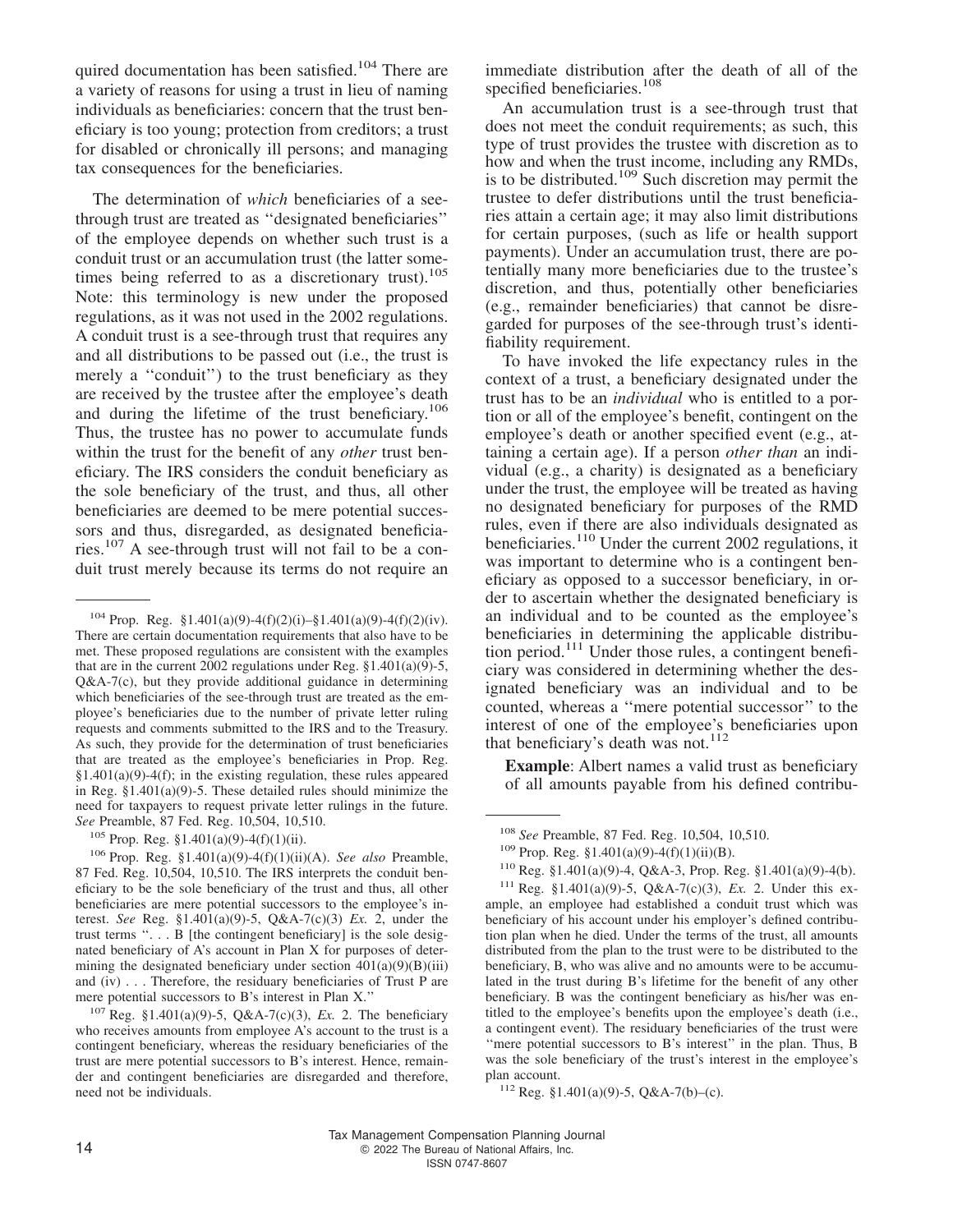tion account after his death. Albert dies in 2015 at the age of 55, survived by his spouse, Barb, who was age 50. The trust provides that all amounts distributed from Albert's defined contribution account to the trustee must be paid directly to Barb while she is alive; no amounts distributed from his account to the trust are accumulated during Barb's lifetime for the benefit of any other beneficiaries. If Barb dies before Albert's entire interest is distributed, their children are named as beneficiaries. As the trust is a conduit trust, Barb is the sole beneficiary for purposes of the RMD rules; the residuary beneficiaries (i.e., the children) are mere potential successors to Barb's interest in the plan, because their interests were not meaningful so as to be counted.<sup>113</sup> Hence, the children as designated beneficiaries may be disregarded.

In contrast, if the terms of the trust required the trustee to pay specified amounts from the trust to Bar, and those specified amounts did not include the immediate payment of plan distributions made to the trust, this is an accumulation trust and both Barb and the children are beneficiaries because the children have a residual interest in the see-through trust (i.e., they could receive amounts in the trust representing Albert's interest in the plan that were not distributed to Barb). Then, under the terms of the 2002 regulations, the designated beneficiary with the shortest life expectancy was used for purposes of determining the distribution period.<sup>114</sup>

**Commentary**: Practitioners will applaud the expanded interpretation of the use of see-through trusts as beneficiaries in these proposed regulations as they may negate the need to solicit a private letter ruling from the Treasury in the future. The number of examples set forth in the proposed regulations provide helpful guidance in interpreting the new rules. While the RMD rules are themselves complex, use of a trust as beneficiary to an employee's account in a covered defined contribution plan add further complications as it layers estate planning concerns in determining the trust's distribution rules.

Under the proposed regulations, the following beneficiaries of a see-through trust will be regarded as *designated beneficiaries* of the employee under the plan in two contexts:

• Any beneficiary who could receive amounts in the trust that are neither contingent upon, nor delayed until, the death of *another* trust beneficiary who did not predecease the employee (and is not treated as having predeceased the employee).<sup>115</sup> This beneficiary is referred to in this article as a  $(f)(3)(i)$ (A) beneficiary.<sup>116</sup> The Treasury has clarified that if a conduit trust is the beneficiary of the employee's account and the trust names the employee's surviving spouse as the sole current beneficiary, then the trust may use the life expectancy method and would recalculate the spouse's life expectancy each year through the year of the spouse's death.<sup>117</sup>

**Example**: Lee names a valid conduit trust as beneficiary of his interest in a plan and the trust directs all distributions received from the plan to be paid directly to his sibling, David, who is five years older than Lee. Under the trust, if David dies before Lee's entire account has been distributed, Ellen will become the beneficiary of Lee's account. Lee dies in 2022 at age 30. David is alive in 2022 and is an eligible designated beneficiary because he is not more than 10 years younger than Lee. Under the IRS's interpretation, as Lee is age 30 as of his death, anyone who is age 21 or older as of his death would be ''not more than 10 years younger.'' Hence, David as an older sibling fits within this last category of an eligible designated beneficiary. As a result, David is treated as a  $(f)(3)(i)(A)$  beneficiary of Lee because he could receive the amounts that are neither contingent upon nor delayed until the death of *another* beneficiary. Ellen is disregarded as Lee's beneficiary because her ability to receive amounts from the trust was contingent upon the death of David. As David is an eligible designated beneficiary, distributions will be determined using his life expectancy for purposes of determining annual distributions, nonrecalculated as David is not Lee's surviving spouse. If David dies before Lee's entire interest is distributed to him, his life expectancy continues to be used in determining the applicable denominator; however, a full distribution of Lee's entire interest to Ellen will be required no later than 10 years after the calendar year in which David dies. $11<sup>8</sup>$ 

• Any beneficiary of an *accumulation trust* that could receive amounts in the trust of the employ-

<sup>113</sup> Reg. §1.401(a)(9)-4, Q&A-7(c), *Ex.* 2. *See also* Preamble, 87 Fed. Reg. 10,504, 10,510.

<sup>114</sup> Reg. §1.401(a)(9)-4, Q&A-7(c), *Ex.* 1.

<sup>&</sup>lt;sup>115</sup> Prop. Reg. §1.401(a)(9)-4(f)(3)(i)(A). This rule is a carryover from the existing regulations. *See* Reg. §1.401(a)(9)-5, Q&A-7(c)(3), *Ex.* 2.

<sup>&</sup>lt;sup>116</sup> The author refers to an individual as a Prop. Reg.  $§1.401(a)(9)-4(f)(3)(i)(A)$  beneficiary for ease of reference; this is not a new term of art under the proposed regulations.

<sup>117</sup> *See* Preamble, 87 Fed. Reg. 10,504, 10,510.

<sup>118</sup> Prop. Reg. §1.401(a)(9)-4(f)(6)(i), *Ex.* 1. *See also* Preamble, 87 Fed. Reg. 10,504, 10,510.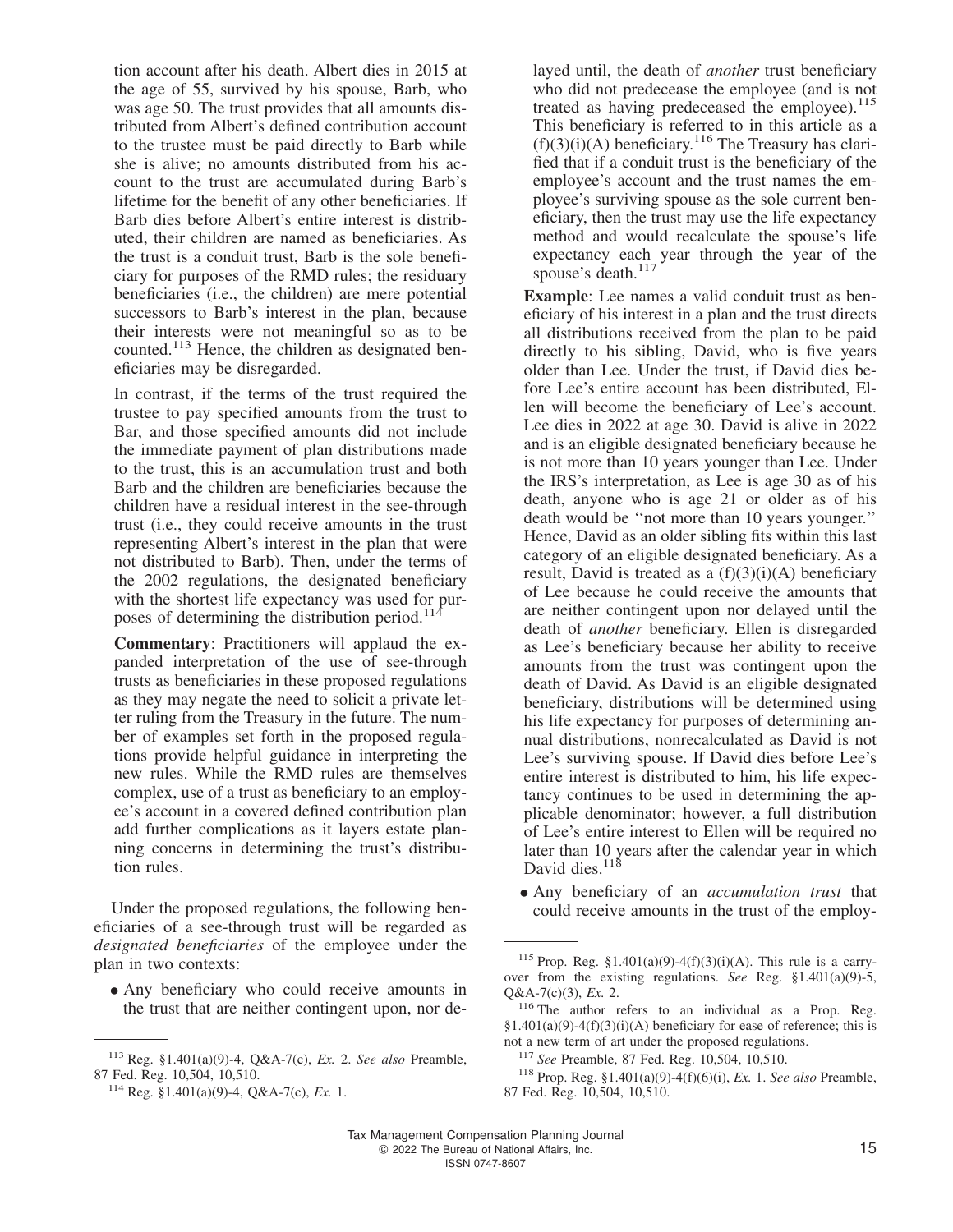ee's interest that were not distributed to the beneficiaries described in the rule above (i.e.,  $(f)(3)(i)$ (A) beneficiaries).<sup>119</sup> As a result of this distinction, any income beneficiaries and potential future beneficiaries must be considered in the context of an accumulation trust, thereby resulting in using the least favorable distribution schedule that would apply to any single beneficiary had he/she been named directly.<sup>120</sup>

**Example**: Lee names a valid accumulation trust as the sole beneficiary of his plan interest upon his death. The terms of the trust require the trustee to pay all trust income to Lee's surviving spouse, Erin. Lee's brother, David who is less than 10 years younger than Lee (and thus an eligible designated beneficiary) and is younger than Erin, is the sole residual beneficiary of the trust (i.e., he will receive any amounts from the trust that were not distributed to Erin). Lee dies in 2022 at the age of 55, survived by his spouse, Erin, who is age 50. Erin is treated as a  $(f)(3)(i)(A)$  beneficiary because she could receive amounts in the see-through trust that are neither contingent upon nor delayed until the death of another trust beneficiary. Because not all distributions from the plan to the trust are immediately distributed to Erin (a  $(f)(3)(i)(A)$  beneficiary), the trust is an accumulation trust.<sup>121</sup> As a result, David is treated as the beneficiary of Lee because he has a residual interest in the trust (representing Lee's interest in the plan that were not distributed to Erin). Hence, both Erin and David are regarded as Lee's eligible designated beneficiaries for purposes of the RMD rules. As Lee died before his RBD, the applicable denominator used to determine payments under the life expectancy rule will based on the oldest of the two designated beneficiaries (which is Erin, age 56 in  $2023$ ).<sup>122</sup>

**Example**: Assume in the above example that David was more than 10 years younger than Lee,

<sup>122</sup> *See* Preamble, 87 Fed. Reg. 10,504, 10,510–10,511. The au-

meaning that at least one of the beneficiaries of Lee's trust is not an eligible designated beneficiary. As a result, Lee is treated as not having an eligible designated beneficiary. As such, the trustee is not permitted to make an election to take annual life expectancy distributions and the 10-year rule would apply. As Lee dies in 2022 before his RBD, the entire interest must be distributed by the end of 2032.<sup>123</sup>

The proposed regulations would set forth *new* types of accumulation trust *beneficiaries* that can be *disregarded* for purpose of determining whether a beneficiary under the trust is a designated beneficiary. These exceptions were provided because the disregarded beneficiaries are deemed to have only minimal or remote interests.

• Entitlement conditioned on the death of the secondary beneficiary: Any beneficiary of an accumulation trust may be disregarded if that beneficiary could receive payments from the trust that represent the employee's plan interest solely because of the death of *another* trust beneficiary described in  $(f)(3)(i)(B)$ .<sup>124</sup>

**Example**: Using the above example, assume the see-through trust also provides that if David survives Lee but predeceases Erin, then the amounts remaining in the trust after the death of Erin are to be paid to a charity. Assume Erin (a primary beneficiary) and David (a secondary beneficiary) both survive Lee. Because the charity's entitlement is based on death of David (who is a  $(f)(3)(i)(B)$  beneficiary), it is disregarded as a beneficiary of Lee, as it could receive amounts in the trust that are contingent upon the death of David (another secondary beneficiary who survived Lee). Thus, only Erin and David are regarded as Lee's designated beneficiaries.<sup>125</sup>

In contrast, the charity would have been treated as Lee's beneficiary if David could receive amounts

 $119$  Prop. Reg. §1.401(a)(9)-4(f)(3)(i)(B).

<sup>120</sup> Reg. §1.401(a)(9)-5, A-7(c)(3), *Ex.* 1. This rule is a carryover from the existing regulations.

<sup>&</sup>lt;sup>121</sup> Prop. Reg. 1.401(a)(9)-4(f)(6)(ii), *Ex.* 2. Under the terms of the trust, Erin has the power to appoint trust principal to any person other than herself. She also has the power, exercisable annually, to compel the trustee to withdraw from Lee's account balance an amount equal to the trust income and to distribute such amount. The plan includes no prohibition on withdrawal from Lee's account of amounts in excess of the annual RMD. The trustee elected to take annual life expectancy payments (in lieu of a fiveyear payout). If Erin exercised her withdrawal power, the trustee must withdraw form Lee's plan account the greater of the amount of income year during the year or the RMD. However, under the terms of the trust and applicable state law, only the portion of the plan distribution received by the trustee equal to the income earned by Lee's account was required to be distributed to Erin (along with any other trust income).

thor refers to an individual as a Prop. Reg.  $$1.401(a)(9)$ - $4(f)(3)(i)(B)$  beneficiary for ease of reference; this is not a new term of art under the proposed regulations. Note: as Erin is not the sole beneficiary of Lee's account, her life expectancy (recalculated) is not used to determine the annual minimum required distributions.

<sup>123</sup> Prop. Reg. §1.401(a)(9)-4(f)(6)(iii), *Ex.* 3.

<sup>&</sup>lt;sup>124</sup> Prop. Reg. §1.401(a)(9)-4(f)(3)(ii)(A). This other trust beneficiary is a  $(f)(3)(i)(B)$  beneficiary because his/her sole interest is a residual interest in the trust, and he/she did not predecease the employee. The rule set forth in Prop. Reg. §1.401(a)(9)-  $4(f)(3)(ii)(A)$  does not apply if the other  $(f)(3)(i)(B)$  beneficiary predeceased (or is treated as having predeceased) the employee or is described as an  $(f)(3)(i)(A)$  beneficiary.

<sup>125</sup> *See* Note 119, above.

Tax Management Compensation Planning Journal 16 **COLLET 16** COLLET 12022 The Bureau of National Affairs, Inc. ISSN 0747-8607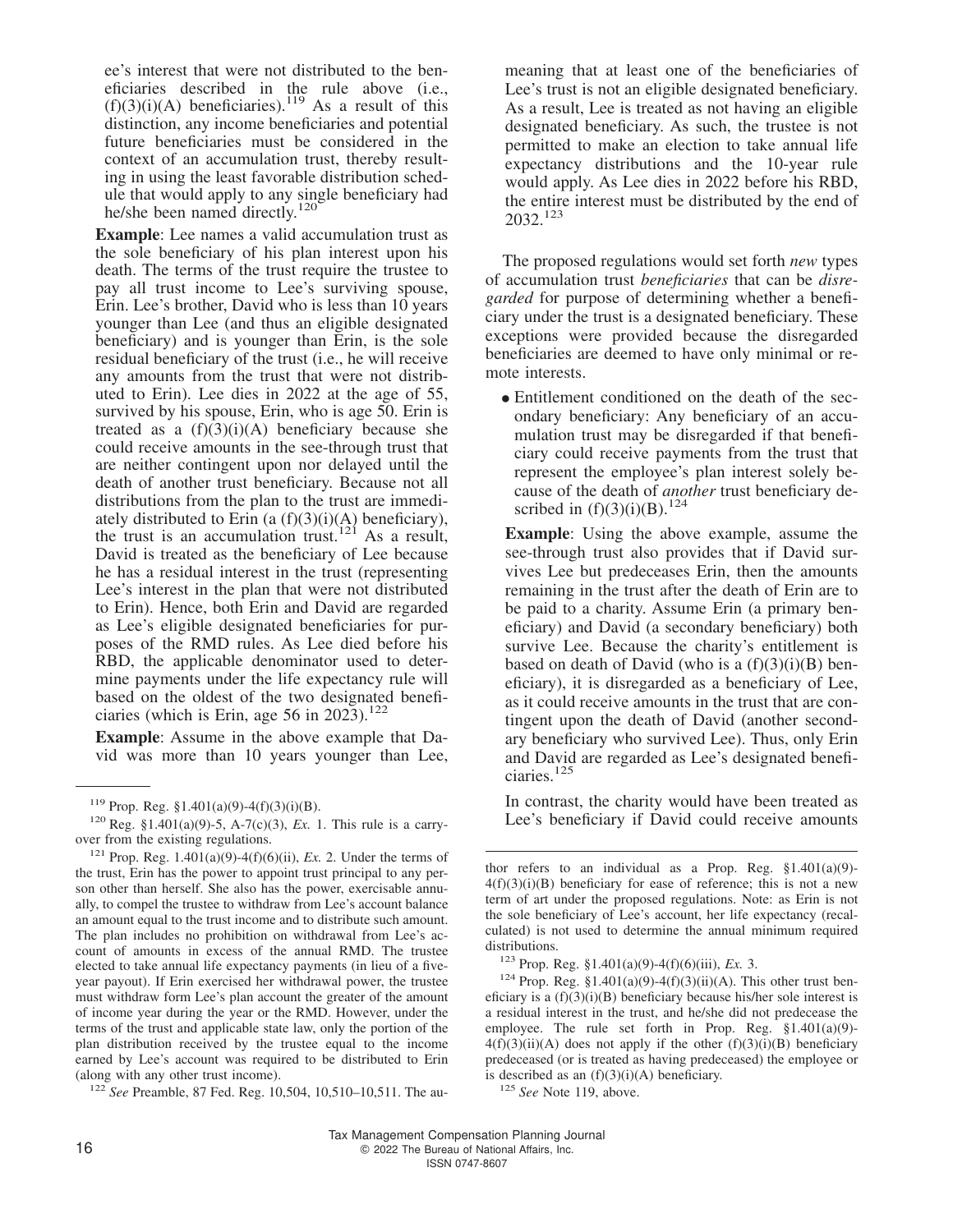in the trust not subject to any contingencies or contingent upon an event other than the death of Erin (e.g., such as Erin's remarriage).<sup>126</sup> If this were the case, one of the beneficiaries would not be an individual (i.e., the charity), and the least favorable distribution rules would apply.

• Entitlement conditioned on death of a young individual: If any beneficiary of a see-through trust is an individual who is treated as a  $(f)(3)(i)(A)$  beneficiary and the terms of the trust require full distribution of amounts in the trust representing the employee's plan interest to that individual by the later of the end of the calendar year following the calendar year of the employee's death and the end of the 10th calendar year following the calendar year in which that individual attains the age of majority, then any other beneficiary of the trust who could receive amounts in the trust representing the employee's plan interest (if that individual dies before full distribution to that individual is made) is not treated as having been designated as the employee's beneficiary. But the preceding sentence does not apply if the beneficiary who could receive amounts in the trust conditioned on the death of that individual is also a  $(f)(3)(i)(A)$ beneficiary.<sup>127</sup>

**Example:** Lee names a see-through trust as the sole beneficiary of his plan account and the trust permits specified amounts to be paid to Lee's niece, Clare, until she reaches age 31 (the age of majority plus 10 years). Those specified amounts are not required to include the immediate payment of plan distributions made to the trust. The trust is scheduled to terminate with a full distribution of assets to Clare when she reaches 31; but if she dies before this scheduled termination date, then the amounts remaining in the trust will be paid to Lee's sibling, Mark. Under this exception, the only beneficiary designated for purposes of the RMD rules is Clare, because Mark is disregarded as his sole entitlement to distributions is conditioned upon the unlikely event that Clare dies before full distribution. However, if the trust does not require a full distribution of amounts representing Lee's interest in the plan until Clare reaches age 35, then the exception does not apply, and Clare and Mark are treated as designated beneficiaries.<sup>128</sup>

The proposed regulations would keep the existing rule that the employee's beneficiaries (including ben-

eficiaries of a see-through trust) must be *identifiable*; however, they alter the definition of identifiability in light of the SECURE Act changes.<sup>129</sup> Trust beneficiaries are said to be identifiable if it is possible to identify each person eligible to receive a portion of the employee's interest in the plan through the trust. $130$ For example, if an employee names a class of individuals as the beneficiary (e.g., the employee's grandchildren), the addition of another member of that class will not cause the trust to fail to meet this rule.

For estate planning reasons, the employee may wish to give the current beneficiary of the trust a testamentary power of appointment (as such, the current beneficiary is referred to as the powerholder). Such power may be ''general'' or ''limited'' depending on whether the current beneficiary's creditors, estate, or creditors of the estate are permissible appointees. Prior to these proposed regulations, there was little guidance from the Service as to whether permissible appointees of the power were considered trust beneficiaries, and thus counted. $131$  The issue was whether permissible appointees were identifiable as required by the see-through trust requirements. The proposed regulations provide new examples whereby a trust will not fail to meet the identifiability requirement because of the existence of a power of appointment. If the power to appoint is exercised by the applicable September 30 date in favor or one or more beneficiaries who are all identifiable, then all of those identifiable beneficiaries are treated as designated beneficiaries. The preceding sentence also applies if the individual restricts the power so that it can be exercised at a later time in favor of only two or more identifiable beneficiaries, then those identified beneficiaries will be treated as designated beneficiaries. However, if such power of appointment has neither been exercised nor restricted by the applicable September 30 date, the proposed regulations state that each taker in default (i.e., each person who would be entitled to the portion subject to the power if that power is not exercised) is treated as a beneficiary of the employee.<sup>132</sup>

**Example**: Lee names a trust as beneficiary of his interest in the plan. Under the trust, Christine has a general power of appointment and can name who

<sup>132</sup> Prop. Reg.  $\S 1.401(a)(9) - 4(f)(5)(ii)(A) - \S 1.401(a)(9) -$ 4(f)(5)(ii)(B). *See also* Preamble, 87 Fed. Reg. 10,504, 10,511.

<sup>126</sup> *See* Preamble, 87 Fed. Reg. 10,504, 10,511.

<sup>&</sup>lt;sup>127</sup> Prop. Reg. §1.401(a)(9)-4(f)(3)(ii)(B).

<sup>128</sup> *See* Preamble, 87 Fed. Reg. 10,504, 10,511.

<sup>129</sup> Prop. Reg. §1.401(a)(9)-4(f)(5). *See also* Preamble, 87 Fed. Reg. 10,504, 10,511.

 $130$  Prop. Reg. §1.401(a)(9)-4(f)(5)(i).

<sup>&</sup>lt;sup>131</sup> The following private letter rulings examined see-through trusts that provided the current beneficiary with a testamentary power of appointment, but did not give specific guidance with respect to the power of appointment. *See* PLR 199903050, PLR 200438044 (where the power of appointment was disclaimed); and PLR 200620026 (with a conduit trust).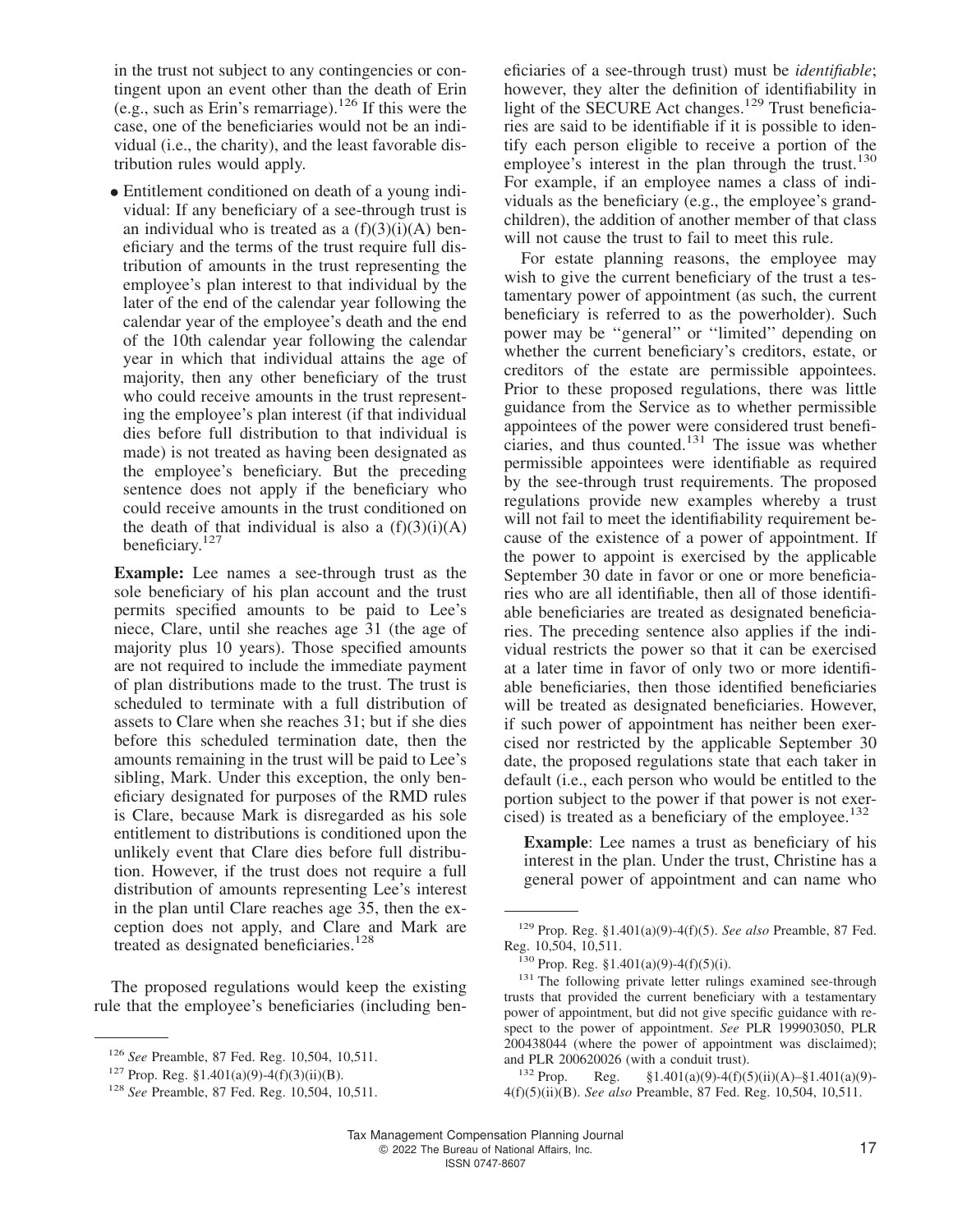receives Lee's plan interest. Christine is considering appointing her son, Jonathan, who is age 30 and disabled, as beneficiary of the trust. Lee dies in 2022.

o If Ellen exercises her power by September 30, 2023, in favor of Jonathan, then only Jonathan will be treated as a designated beneficiary. As Jonathan is disabled, the trust can stretch distributions over his life expectancy.

o If Ellen does not exercise the power by September 30, 2023, then Christine is considered the designated beneficiary and as an adult child, she will be subject to the 10-year rule.

**Example**: Lee names a trust as beneficiary of his interest in the plan, whereby all amounts in his plan account will be distributed to the trust after Lee's death. Under the terms of the trust, all trust income is payable to Lee's surviving spouse, Erin, and Erin has a power of appointment to name the beneficiaries of the residual of the trust. The power of appointment provides that if she doesn't exercise such power, then upon her death, Lee's descendants are entitled to the remainder interest in the trust, per stirpes. Lee dies in 2022 at age 60. As of the date of Lee's death, Lee has two children, Karen and Lydia, who are not disabled nor chronically ill and who are both older than age 21. Before September 30, 2023, Erin irrevocably restricts her power to appointment so that she may exercise her power only in favor of her siblings (who are all less than 10 years younger than Lee and thus, are eligible designated beneficiaries).<sup>133</sup>

Because Erin timely restricted the power of appointment so that she may exercise the power to appoint the residual interest in the trust only in favor of her siblings, the designated beneficiaries are Erin and her siblings. Because all of them are eligible designated beneficiaries, annual life expectancy payments are permitted, and the applicable denominator is based on the age of the oldest of them. However, distribution of the remaining interest is required no later than 10 years after the calendar year in which the oldest of them dies.

**Example**: What if in the above example Erin does not restrict the power by September 30, 2023? Then, Erin, Karen, and Lydia are treated as Lee's beneficiaries. Because Karen and Lydia are not eligible designated beneficiaries, the trustee is not permitted to make an election to take annual life expectancy distributions and the 10-year rule applies.<sup>134</sup> Because Lee dies in 2022 before his RBD, the entire interest must be distributed by the end of 2032.

**Commentary**: As estate planning is not my field of expertise, I rely upon my fellow trust and estates lawyers who tell me that the Service has relaxed, in these proposed regulations, its historical view that if a trust beneficiary held a general power of appointment on the date of death, such power could cause the trust to fail the identifiability requirement. As a result, the trust was considered a non-designated beneficiary, and thus, subject to the less favorable post-death distribution rules. Practitioners will undoubtedly applaud the IRS's new interpretation if it increases estate planners' use of general powers of appointment in the hands of seethrough trust beneficiaries.

The proposed regulations would provide that when a beneficiary is added who was not initially taken into account in determining an employee's beneficiaries, if the beneficiary is added after September 30 of the calendar year following the calendar year of the employee's death, then the usual rules (e.g., whether the beneficiary is an individual or whether there are multiple beneficiaries) must take into account the new beneficiary.<sup>135</sup>

**Example**: Lee names a see-through trust as beneficiary of his plan interest. Under the trust, the trustee is to pay specified amounts to Erin, his surviving spouse, and those amounts do not require the immediate payment of plan distributions made to the trust; hence, the trust is an accumulation trust. The trust terms give Erin a power of appointment to name any portion of Lee's interest that has not be distributed before her death. In absence of the appointment, Lee's only child, Christine, is entitled to the residual trust. Lee dies in 2022. If the power is not exercised by September 30, 2023, both Erin and Christine are treated as Lee's designated beneficiaries. If, after September 30, 2023, Erin exercises the power by naming her brother, Mark, as beneficiary of the residual interest, then Erin, Christine, and Mark are all taken into account when applying the rules for multiple designated beneficiary for each calendar after the year during which Mark was added as a beneficiary.<sup>136</sup>

The proposed regulations also state that a seethrough trust will not fail the identifiability require-

<sup>133</sup> Prop. Reg. §1.401(a)(9)-4(f)(6)(iv), *Ex.* 4.

<sup>134</sup> Prop. Reg. §1.401(a)(9)-4(f)(6)(v), *Ex.* 5.

 $135$  Prop. Reg. §1.401(a)(9)-4(f)(5)(iv).

<sup>136</sup> Prop. Reg. §1.401(a)(9)-5(iv). *See also* Preamble, 87 Fed. Reg. 10,504, 10,512.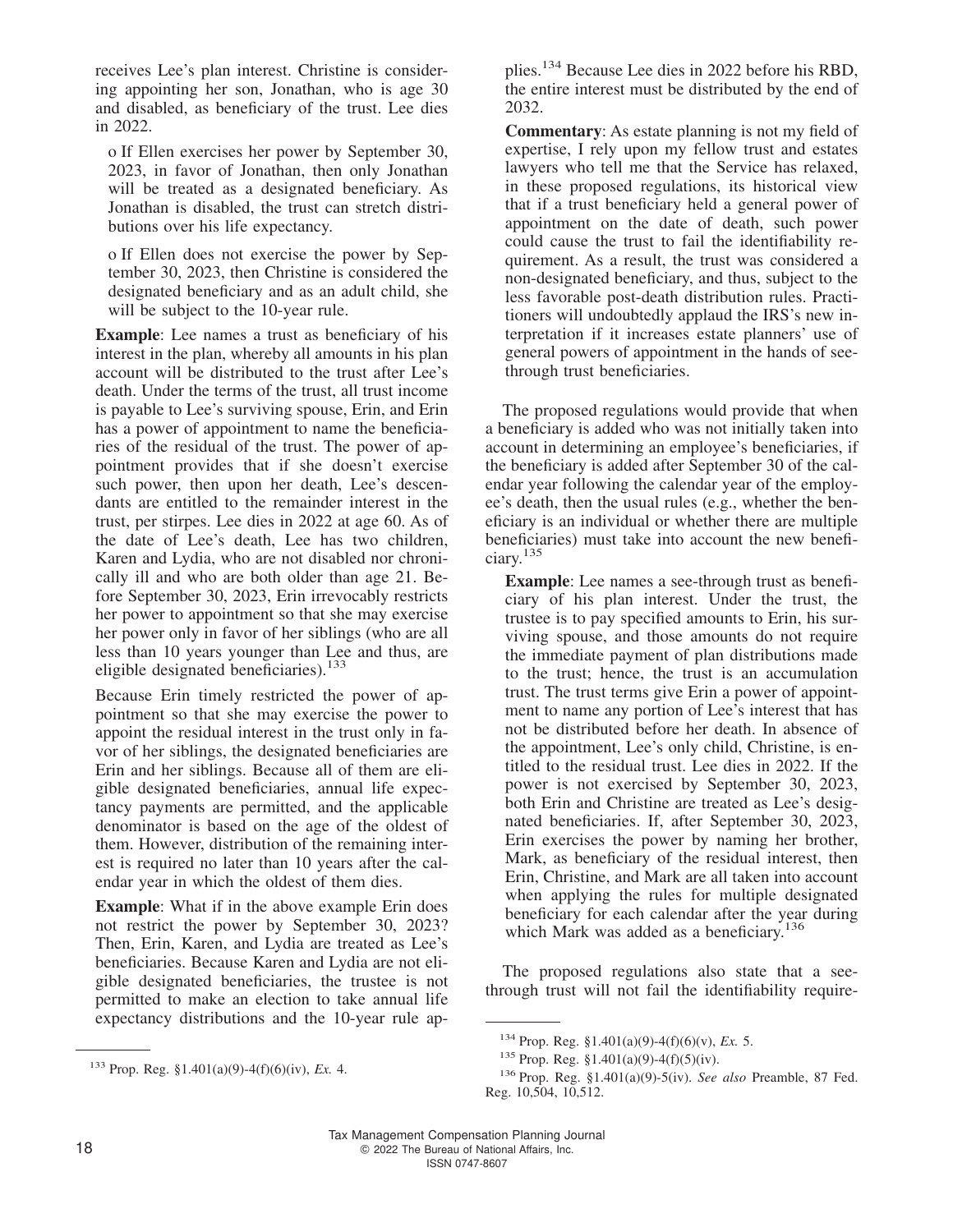ment merely because the trust is subject to state law that permits the trust terms to be modified after the death of the employee (e.g., court reformation, through a decanting), thus permitting a change in beneficiaries of the trust.<sup>137</sup> A designated beneficiary may be *removed* due to modification of the trust terms (e.g., court reformation) by September 30 of the calendar year following the calendar year of the employee's death, in which case such individual is disregarded.<sup>138</sup> Similarly, a designated beneficiary may be *added* due to modification of the trust terms due to state law by the applicable September 30 date, but the rules that apply to a beneficiary that is added pursuant to a power of appointment will also apply to a beneficiary being added due to this type of modification.<sup>139</sup>

#### **Special Rules for Multi-beneficiary Trusts**

SECURE Act adopted new rules for multibeneficiary trusts (referred to as applicable multibeneficiary trust (AMBTs)), which are trusts that have multiple beneficiaries (all of whom are individuals) and at least one of the trust beneficiaries is disabled or chronically ill, as such terms are defined by the SE-CURE Act.<sup>140</sup> Such trusts were created by the SE-CURE Act to assist beneficiaries in maintaining their eligibility in certain means-tested programs such as Supplemental Security Income and Medicare. Under the SECURE Act, the AMBT can be formed in one of two ways: (1) the terms of the trust provide that it is to be immediately divided upon the death of the employee into separate trusts for each beneficiary (referred to in the proposed regulations as a Type I AMBT) or (2) the terms of the trust provide that no beneficiary, other than an eligible designated beneficiary (who is either disabled or chronically ill), has a right to the employee's interest until the death of all of the eligible designated beneficiaries, referred to in the proposed regulations as a Type II AMBT. $^{141}$ 

With respect to Type I AMBT, the separate trusts applicable to the disabled or chronically ill individuals can take advantage of the life expectancy rule, as such beneficiaries are eligible designated beneficiaries. With respect to Type II AMBT, the proposed regulations set forth a special rule (set forth below) whereby the beneficiaries of such trust are treated as eligible designated beneficiaries without regard as to whether any of the other trust beneficiaries are not eli-

gible designated beneficiaries.<sup>142</sup> As such, the stretch rules can continue to apply to the disabled/chronically ill beneficiary (and would be based on the oldest beneficiary if there are multiple disabled/chronically ill beneficiaries).

As discussed earlier, if the employee has more than one designated beneficiary and at least one of them is not an eligible designated beneficiary, then the employee is treated as not having an eligible designated beneficiary.<sup>143</sup> As a result, the employee's interest must be distributed no later than the end of the 10th calendar year following the calendar year of the employee's death. The SECURE Act provides an exception to such rule in the context of a Type II  $AMBT$ <sup>1</sup> In this case, the ages of the other designated beneficiaries will be disregarded in determining the applicable denominator, and the death of the last of the disabled or chronically ill trust beneficiary of the trust will trigger the 10-year payout limit.<sup>145</sup>

#### **Employee Survives to His/Her RBD: Prop. Reg. §1.401(a)(9)-5**

Section  $401(a)(9)(B)$  sets forth the rules regarding required distributions where the employee dies before his/her entire interest is distributed (which would be the case if the employee were receiving installment payments of his/her account during his/her lifetime). Under  $\frac{1}{2}401(a)(9)(B)(i)$ , if distributions have already begun being paid to the employee (because his/her RBD was triggered), the remaining portion of the interest is to be distributed **''at least as rapidly''** as under the method of distribution being used as of the RBD (i.e., either the employee's life or life expectancy of the joint lives of the employee and a designated beneficiary or their joint life expectancy).<sup>146</sup> Given that the SECURE Act mandates that distributions to ineligible designated beneficiaries be made within a new 10-year rule, it was unclear whether the IRS would leave in place its prior ''at least as rapidly'' rules under the regulations or replace such rules with a 10-year rule (interpreted the same as the fiveyear rule), whereby distributions are not mandated until the end of the 10th calendar year following the employee's death. As the explanations below will show, the IRS has decided to leave in place its prior ''at least as rapidly'' rules, thereby complicating how distributions are to be made to ineligible designated beneficiaries. Thus, the proposed regulations would affirm the use of the same calculations for the annual RBDs

<sup>137</sup> Prop. Reg. §1.401(a)(9)-4(f)(5)(iii). *See also* Preamble, 87 Fed. Reg. 10,504, 10,512.

<sup>138</sup> Prop. Reg. §1.401(a)(9)-4(f)(5)(iii)(B).

<sup>139</sup> Prop. Reg. §1.401(a)(9)-4(f)(5)(iii)(C). *See also* Preamble, 87 Fed. Reg. 10,054, 10,512.

<sup>140</sup> SECURE Act, §401 (adding §401(a)(9)(H)(v)).

<sup>141</sup> §401(a)(9)(H)(iv)(I)–§401(a)(9)(H)(iv)(II). *See also* Prop. Reg. §1.401(a)(9)-4(g)(2)–(3). *See also* Preamble, 87 Fed. Reg. 10,504, 10,512.

<sup>&</sup>lt;sup>142</sup> Prop. Reg. §1.401(a)(9)-4(g)(3)(ii).

<sup>143</sup> Prop. Reg. §1.401(a)(9)-4(e)(2)(i).

<sup>&</sup>lt;sup>144</sup> Prop. Reg. §1.401(a)(9)-4(g)(3)(ii).

 $145$  Prop. Reg. §1.401(a)(9)-5(f)(1).

<sup>&</sup>lt;sup>146</sup> §401(a)(9)(B)(i)(I)–§401(a)(9)(B)(i)(II) (emphasis added).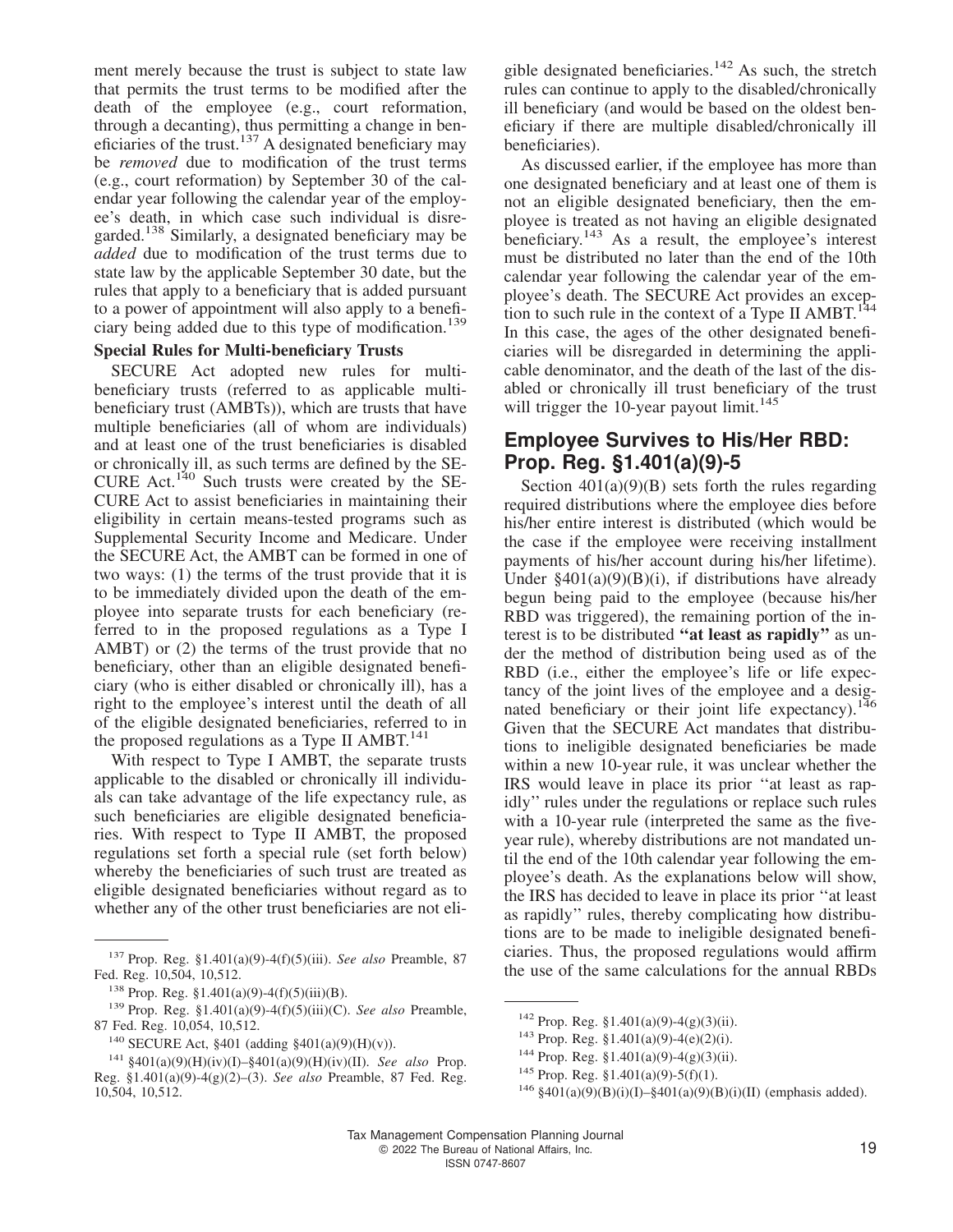(as determined before), but impose a new requirement that full distribution of the employee's interest must be made upon the occurrence of certain specified events.

**Commentary**: While recordkeepers will complain vigorously about the IRS's interpretation of the new SECURE Act distribution rules in the context of the 10-year rule, such interpretation is not arbitrary nor capricious as it retains its view under the 2002 final regulations. The legislative history is not particularly helpful, and it is unclear whether the drafters of the SECURE Act legislation even thought about the ''at least as rapidly'' rules. Thus, the Treasury may decide to retain this interpretation in its final regulations, allowing the courts to determine whether such interpretation is worthy of the *Chevron* deference standard of review.<sup>147</sup> While legislative initiatives before the 117th Congress in the area of retirement plans make changes to the definition of the Code's RBD and to the excise taxes applicable when the RMD rules are not followed, they are presently silent regarding the IRS' interpretation of the new 10-year rule, as they were drafted prior to the issuance of these proposed regulations. Query if such proposed legislation may be changed during 2022 to rebut the IRS's present interpretation.

When the employee dies on or after his/her RBD, a RMD is due for the calendar year of the employee's death.<sup>148</sup> If that amount had not yet been distributed to the employee, it must be distributed to the employee in the year of death and, for subsequent years, distributions must now satisfy the requirements of *either* §401(a)(9)(B)(ii) (i.e., the new 10-year rule for ineligible designated beneficiaries) or designated beneficiaries) or  $§401(a)(9)(B)(iii)$  (i.e., the life expectancy rule, applicable for eligible designated beneficiaries).<sup>149</sup> In addition, the distributions must now satisfy the applicable requirements set forth in Prop. Reg. §1.401(a)(9)-5(e)(2), Prop Reg. §1.401(a)(9)-5(e)(3), Prop. Reg.  $$1.401(a)(9)-5(e)(4)$ , or Prop. Reg.  $$1.401(a)(9)-5(e)(5)$  (which refer to the new 10-year limits and a life expectancy limit for older eligible designated beneficiaries).<sup>150</sup> These new limitations require that the entire interest of the employee must be distributed by the end of the *earliest* of the calendar year described in Prop. Reg.  $$1.401(a)(9)-5(e)(2)$ , Prop. Reg. §1.401(a)(9)-5(e)(3), Prop. Reg.  $§1.401(a)(9)-5(e)(4)$ , or Prop. Reg.  $§1.401(a)(9)$ - $5(e)(5)$ , which are as follows:

- $\bullet$  (e)(2) requires the full distribution of the employee's interest upon the death of an ineligible designated beneficiary by the 10th calendar year following the calendar year of the employee's death, which is now imposed by the SECURE Act;
- $\bullet$  (e)(3) requires the full distribution of the employ-<br>
see interest were the deep of an eligible design ee's interest upon the death of an eligible designated beneficiary by the 10th calendar year following the calendar year of the beneficiary's death, which is now imposed by the SECURE Act;
- (e)(4) requires full distribution of the employee's interest upon the death of a minor child by the 10th calendar year following the calendar year of the minor child's attainment of age 21, which is now imposed by the SECURE Act; and
- (e)(5) which imposes a new life expectancy rule if the eligible designated beneficiary was older than the employee as of the date of the employee's death.<sup>151</sup>

To understand the new rules, a series of examples will be used, applicable when the employee dies on or after his/her RBD and either (1) has no designated beneficiary (2) has designated an ineligible beneficiary or (3) has designated an eligible beneficiary (e.g., surviving spouse, minor child, disabled or chronically ill individual, or an individual who is not more than 10 years younger than the employee).

#### **No Designated Beneficiary Has Been Named**

If the employee dies on or after his/her RBD and has no designated beneficiary, the applicable denominator to be used (for distributions commencing in the calendar year following the employee's calendar year of death) is the employee's remaining life expectancy, using the life expectancy under the Single Life Table (determined on a nonrecalculated basis).<sup>152</sup> This follows the ''at least as rapidly'' rule that the IRS promulgated under its 2002 regulations.

**Example**: Lee's RBD is April 1, 2022, and thus, he attains age 72 in his first distribution year (i.e., 2021). Lee dies during 2030 and designates a charity as the beneficiary. In 2030 (the year of death), Lee's annual minimum distribution must be computed using the uniform lifetime table; as Lee is

<sup>&</sup>lt;sup>147</sup> See Kathryn J. Kennedy, Primer on the Code's Required age 81 in 2030, his uniform lifetime table divisor *Minimum Distribution Rules: Post SECURE Act*, 49 Tax Mgmt. Comp. Plan. J. No. 6 (June 4, 2021).

<sup>148</sup> Prop. Reg. §1.401(a)(9)-5(d)(1)(i).

<sup>149</sup> *Id.*

<sup>150</sup> Prop. Reg. §1.401(a)(9)-5(d)(1)(ii).

<sup>151</sup> Prop. Reg. §1.401(a)(9)-5(e)(1)–§1.401(a)(9)-5(e)(5). *See also* Preamble, 87 Fed. Reg. 10,504, 10,517.

 $152$  Prop. Reg. §1.401(a)(9)-5(d)(3)(ii).

Tax Management Compensation Planning Journal 20 2022 The Bureau of National Affairs, Inc. ISSN 0747-8607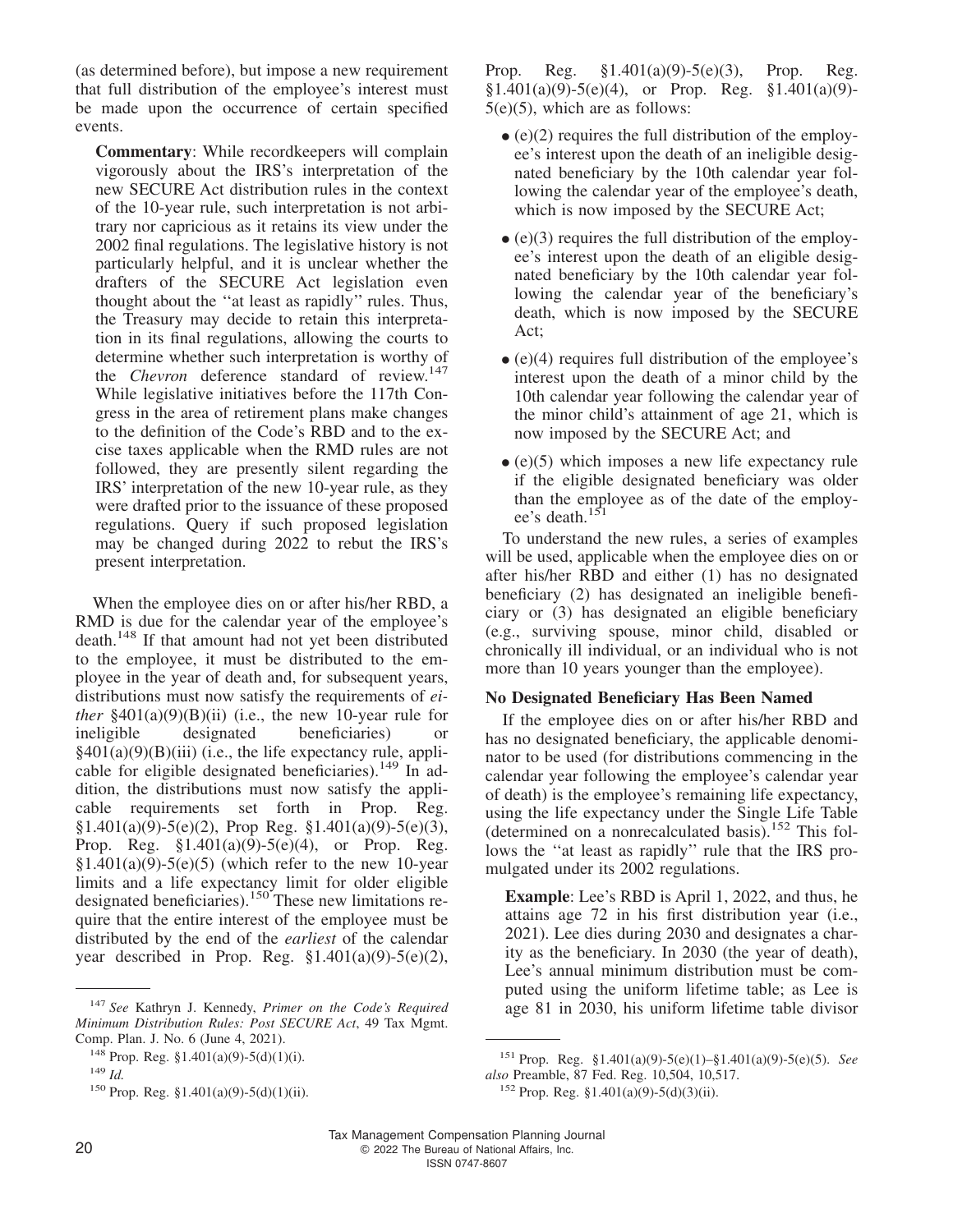is  $19.4$ <sup>153</sup> Beginning in 2031, the minimum distribution must be made using Lee's single life expectancy (i.e., for an employee age 82, the single life expectancy number is 9.9). In subsequent calendar years (e.g., 2032 and beyond), the remaining life expectancy is determined by reducing the original 9.0 by one for each subsequent calendar year (i.e., the nonrecalculation method). Thus, for distributions in 2032, the applicable divisor is 8.9 (9.9-  $1)$ .<sup>154</sup>

**Commentary**: One of the goals of the 2002 regulations was to take into account an employee's remaining life expectancy at the time of death, thus allowing distributions in all cases to be spread over a number of years after death.<sup>155</sup> Given the changes made by the SECURE Act to reduce the number of years of distribution for ineligible designated beneficiaries, the IRS continued use of the employee's remaining life expectancy at the time of death leads to the unusual result of allowing a longer period of distribution if the employee does not name a designated beneficiary. Since the average life expectancy for a newborn in the United States is  $79.05$  for  $2022$ ,  $156$  continuing to use the employee's remaining life expectancy at death (at age 79) results in a single life expectancy divisor 11.9, reduced by one for each year thereafter. This results in a maximum distribution period of 12 years, which is more than the current 10-year period for ineligible designated beneficiaries. Practitioners will undoubtedly comment about the IRS's interpretation in this context.

#### **An Ineligible Designated Beneficiary Is Named**

As one of the goals of the 2002 final regulations was to permit the calculation of post-death minimum distributions to take into account an employee's remaining life expectancy at the time of death, thus allowing distributions *in all cases* to be spread over a number of years after death, the proposed regulations preserves this goal, but subject it to a new caveat that ineligible designated beneficiaries are limited to 10 year payouts. The result is an overly complicated set of calculations, making the minimum distribution rules (which are already extremely complex) even more difficult to implement.

If the employee dies on or after his/her RBD and has named an ineligible designated beneficiary, the

applicable denominator to be used (for distributions commencing in the calendar year following the employee's calendar year of death) is the **greater** of the designated beneficiary's remaining life expectancy (using the life expectancy under the Single Life Table, determined on a nonrecalculated basis) or the employee's remaining life expectancy (using the life expectancy under the Single Life Table, determined on a nonrecalculation basis).<sup>157</sup> However, because the named beneficiary is an ineligible designated beneficiary, the entire interest of the employee must be distributed by the end of the 10th calendar year following the calendar year of the employee death (i.e., the new 10-year limit).<sup>158</sup>

**Example**: Lee's RBD is April 1, 2022, and thus, he attains age 72 in his first distribution year (i.e., 2021). Lee dies during 2030 and designates his adult child, Christine (age 59 in 2030), as beneficiary. Christine is an ineligible designated beneficiary as she is not a minor, nor disabled, nor chronically ill. In 2030 (the year of death), Lee's annual minimum distribution must be computed using the uniform lifetime table; as Lee is age 81 in 2030, his uniform lifetime table divisor is 19.4.<sup>159</sup> Beginning in 2031, the minimum distribution must be made using the **greater** of Lee's single life expectancy (i.e., for an employee age 82, the single life expectancy number is 9.9) or Christine's single life expectancy (i.e., for a beneficiary age 60 in 2031, the single life expectancy number is 27.1). The greater of these is 27.1; for subsequent years (i.e., beginning in 2032), as Christine is not Lee's spouse, the nonrecalculation method must be used and thus the divisor for 2032 would be 26.1 (27.1-1). However, because Christine is not an eligible designated beneficiary, Lee's entire interest must be distributed no later than the 10th calendar year following the calendar year of Lee's death (i.e., 2040). Hence, Christine will continue to use the nonrecalculated applicable divisor for each year, beginning in 2031 through 2039, but in 2040, the entire balance in the account must be distributed due to the new 10-year limit.<sup>160</sup>

**Commentary:** The IRS is likely to receive a number of negative comments on its interpretation of how distributions are to be made after the employee's death and an ineligible designated beneficiary has been named. Given the statutory language of the Code which states:

<sup>153</sup> Reg. §1.401(a)(9)-9(c).

<sup>154</sup> Prop. Reg. §1.401(a)(9)-5(d)(3)(ii). *See also* Preamble, 87 Fed. Reg. 10,504, 10,514.

<sup>155</sup> *See* Kathryn J. Kennedy, *Primer on the Code's Required Minimum Distribution Rules: Post SECURE Act,* 49 Tax Mgmt. Comp. Plan. J. (June 4, 2021).

<sup>156</sup> Macrotrends LLC[,U.S. Life Expectancy 1950 – 2022.](https://www.macrotrends.net/countries/USA/united-states/life-expectancy)

<sup>&</sup>lt;sup>157</sup> Prop. Reg.  $\S 1.401(a)(9) - 5(d)(1)(ii) - \S 1.401(a)(9) -$ 5(d)(3)(iii). *See also* Preamble, 87 Fed. Reg. 10,504, 10,513– 10,514.

<sup>158</sup> Prop. Reg. §1.401(a)(9)-5(e)(2).

 $159$  Reg. §1.401(a)(9)-9(c).

<sup>160</sup> *See* Preamble, 87 Fed. Reg. 10,504, 10,514.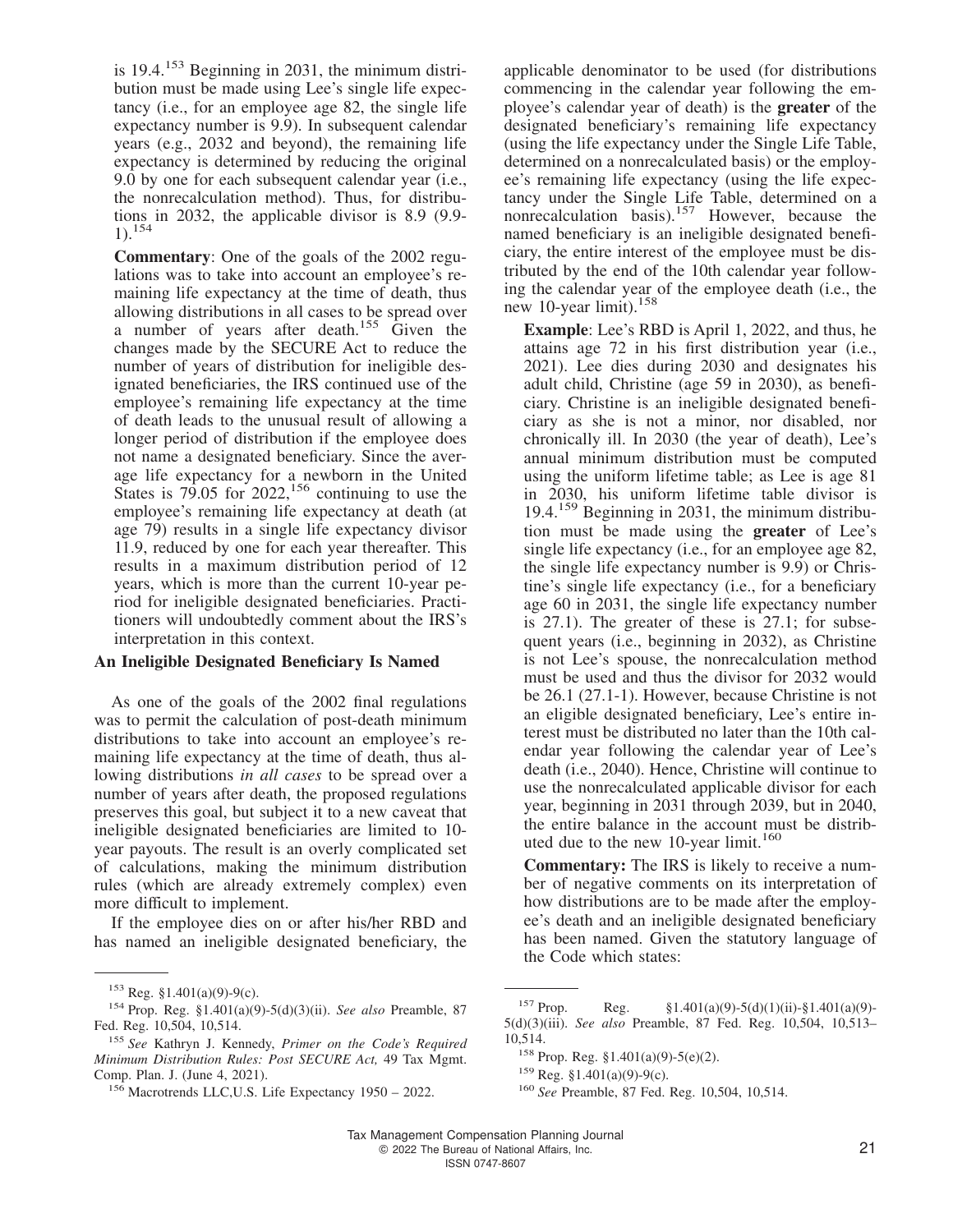''(H) SPECIAL RULES FOR CERTAIN DEFINED CONTRIBUTION PLANS. — In the case of a defined contribution plan, if an employee dies before the distribution of the employee's entire interest —

(i) IN GENERAL — Except in the case of a beneficiary who is not a designated beneficiary, subparagraph  $(B)(ii)$  —

(I) shall be applied by substituting '10 years' for '5 years', and

(II) shall apply whether or not distributions of the employee's interest have begun in accordance with subparagraph (A).

(ii) EXCEPTION FOR ELIGIBLE DESIGNATED BENEFICIARIES. — Subparagraph (B)(iii) shall apply only in the case of an eligible designated beneficiary. <sup>161</sup>

Practitioners are likely to argue that ineligible designated beneficiaries have a new 10-year rule, applicable when the employee dies before his/her RBD AND when the employee dies on or after his/ her RBD. As the new 10-year rule is to operate the same as the prior five-year rule, distributions to the ineligible designated beneficiaries may begin in the calendar year following the calendar year of the employee's death, but no distributions are required until the end of the 10th calendar year following the calendar year of the employee's death. Hence, annual distributions following the employee's death are not required. Eligible designated beneficiaries are to follow the prior life expectancy rules, with new maximum payout requirements if the minor child attains majority age, if the eligible designated beneficiary dies, or if the eligible designated beneficiary is older than the employee as of the employee's date of death.

IRS Publication 590-B, as initially drafted, is consistent with the proposed regulations as it suggested that an ineligible designated beneficiary must take annual minimum distributions using his/ her life expectancy in years one through nine; with a full distribution of monies by the 10th anniversary of the owner's death.<sup>162</sup> However, the IRS issued a clarification describing the 10-year rule as one that requires the beneficiary to fully distribute the IRA by the 10th anniversary of the owner's death.<sup>163</sup> In either event, it's unlikely that an IRS Publication can be relied upon in setting policy on

the question of how and when the 10-year rule applies.

The staff of the Joint Committee on Taxation also interpreted the new distribution rules as preserving the goal of calculating post-death minimum distributions that take into account the employee's remaining life expectancy at the time of death *but only* in the context where the individual dies on or after his/her RBD and does not name a designated beneficiary. It eliminates that rule when the employee has named a designated beneficiary, whether or not such beneficiary is an eligible designated beneficiary.<sup>164</sup>

#### **Eligible Designated Beneficiary Is Named**

If the employee dies on or after his/her RBD and names an eligible designated beneficiary, the prior life expectancy rules continue to apply; however, a new 10-year limit or life expectancy limit applies in three contexts: the minor child attains majority; the eligible designated beneficiary dies; or an older eligible designated beneficiary was named.

**Example**: Lee's RBD is April 1, 2022, and thus, he attains age 72 in his first distribution year (i.e., 2021). Lee dies during 2030 and designates his disabled child, John (age 57 in 2030), as beneficiary. Assume John meets the definition of disability as of the date of Lee's death. In 2030 (the year of death), Lee's annual minimum distribution must be computed using the uniform lifetime table; as Lee is age 81 in 2030, his uniform lifetime table divisor is  $19.4^{165}$  Beginning in 2031, the minimum distribution must be made using the **greater** of Lee's single life expectancy (i.e., for an employee age 82, the single life expectancy number is 9.9) or John's single life expectancy (i.e., for a beneficiary age 58 in 2031, the single life expectancy number is 28.9).<sup>166</sup> The greater of these is 28.9; for subsequent years (i.e., beginning in 2032), as John is not Lee's spouse, the nonrecalculation method must be used and thus the divisor for 2032 would be 27.9 (28.9-1). Because John is an eligible designated

<sup>161</sup> *See* SECURE Act, §401 §401(a)(9)(H)).

<sup>162</sup> *See* IRS, Publication 590-B, *Distributions from Individual Retirement Arrangements (IRAs)*: For use in preparing 2020 Returns, p. 7 (Mar. 25, 2021).

<sup>163</sup> *See* IRS, *Revisions to the 2020 Publication 590-B* (May 13,

<sup>2021).</sup> For a full description of the examples used by the IRS in the original Publication 590-B and the Revised Publication 590-B, *see* Kathryn J. Kennedy, *Primer of the Code's Required Minimum Distribution Rules: Post SECURE Act,* 49 Tax Mgmt. Comp. Plan. J. No. 6 (June 4, 2021).

<sup>164</sup> *See* Staff of the Joint Comm. on Tax'n., [Description of H.R.](https://aboutbtax.com/2Sd) [\\_\\_, The ''Securing a Strong Retirement Act of 2021,'' Scheduled](https://aboutbtax.com/2Sd) [for Markup by the House Committee on Ways and Means on May](https://aboutbtax.com/2Sd) [5, 2021,](https://aboutbtax.com/2Sd) JCX-21-21 (May 3, 2021) (referred to by practitioners as SECURE 2.0).

 $165$  Reg. §1.401(a)(9)-9(c).

 $166$  Prop. Reg. §1.401(a)(9)-5(d)(1)(ii).

Tax Management Compensation Planning Journal 22 R 2022 The Bureau of National Affairs, Inc.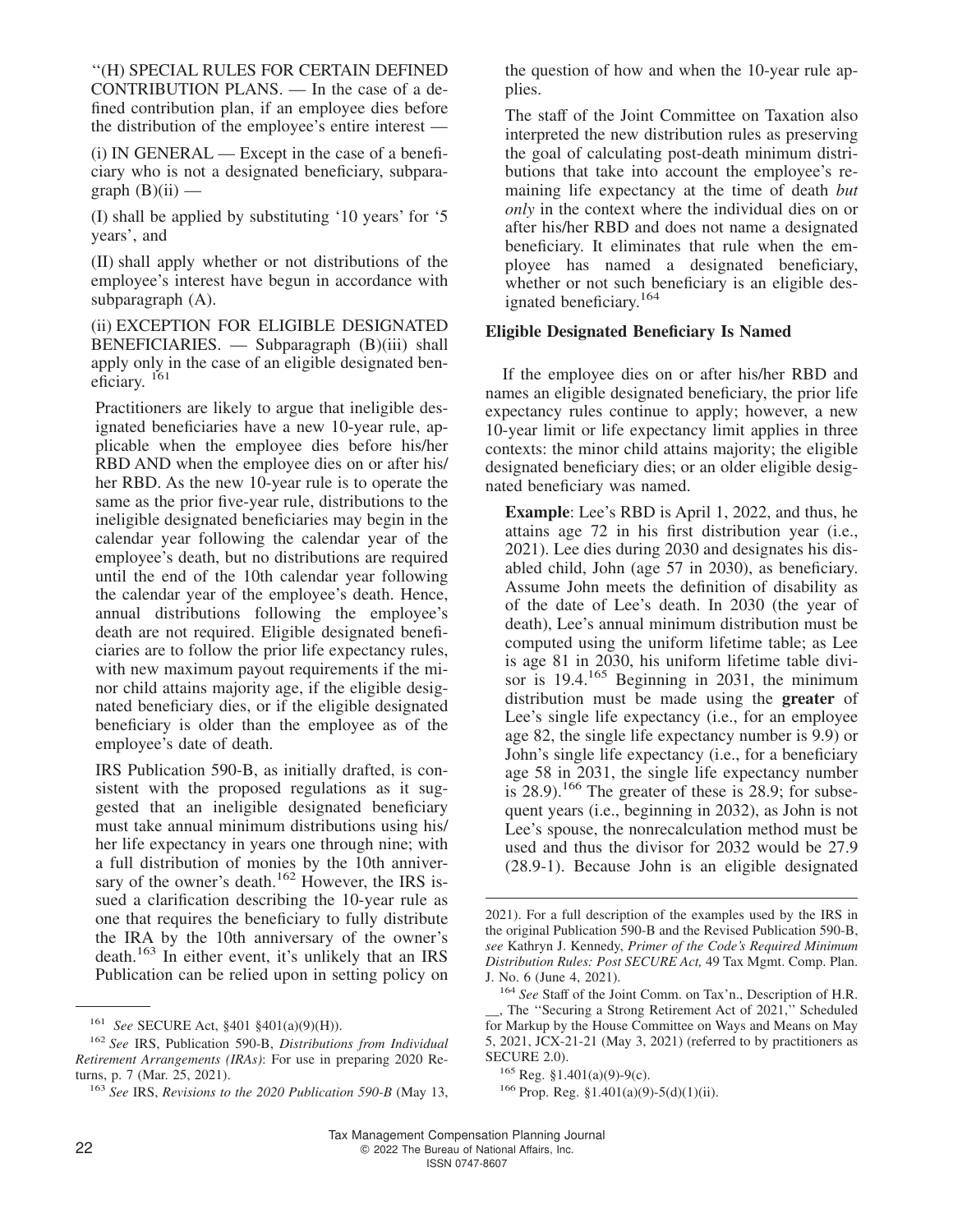beneficiary, we continue to use the nonrecalculated applicable divisor in each year, beginning in 2031 and continuing until John's year of death. Hence, John gets the benefit of the ''stretch.'' Note: if John dies and the entire amount of Lee's interest has not yet been distributed, John's beneficiary would continue taking annual distributions using the rules under the existing regulations for up to nine years after John's death, with a full distribution of Lee's remaining interest in the 10th year.<sup>167</sup>

**Example**: Lee's RBD is April 1, 2022, and thus, he attains age 72 in his first distribution year (i.e., 2021). Lee dies during 2030 and designates his surviving spouse, Dana, (age 80 during 2030), as sole beneficiary. Any amounts remaining after Dana's death are to be distributed to their niece, Clare. In 2030 (the year of death), Lee's annual minimum distribution must be computed using the uniform lifetime table; as Lee is age 81 in 2030, his uniform lifetime table divisor is 19.4.<sup>168</sup> Beginning in 2031, the minimum distribution must be made using the greater of Lee's single life expectancy (i.e., for an employee age 82, the single life expectancy number is 9.9) or Dana's single life expectancy (i.e., for a beneficiary age 81 in 2031, the single life expectancy number is 10.5).<sup>169</sup> The greater of the two is 10.5; because Dana is the surviving spouse, subsequent divisors for years beginning in 2032 are computed on the recalculation basis.<sup>170</sup> Thus, for 2032, when Dana is age 82, she will use the single life expectancy number of 9.9 (and not 10.5- 1=9.5). Dana will continue to use the applicable recalculated divisor for each subsequent year until the year of her death.

*Note:* if Dana dies at age 83 (when her single life expectancy number is 9.3) and the entire amount of Lee's interest has not yet been distributed, the proposed regulations require that the remaining amount be distributed to Clare using Dana's life expectancy of 9.3 in 2033, reduced by one for each subsequent year, for up to nine calendar years after Dana's death; in the 10th year following the calendar year of Dana's death, a full distribution of Lee's interest would be required to be paid to Clare.<sup>171</sup>

**Example**: Lee's RBD is April 1, 2022, and thus, he attains age 72 in his first distribution year (i.e.,

2021). Lee dies during 2030 and designates his minor child, Nora (age 18 in 2030), as beneficiary. In 2030 (the year of death), the applicable divisor is 19.4, as noted above. Beginning in 2031, the minimum distribution must be made using the **greater** of Lee's single life expectancy (i.e., for an employee age 82, the single life expectancy number of 9.9) or Nora's single life expectancy (i.e., for a beneficiary age 19 in 2031, the single life expectancy number is 66.0. The greater of these is 66.0; for subsequent years (i.e., beginning in 2032), as Nora is not Lee's spouse, the nonrecalculation method must be used and thus the divisor for 2032 would be 65 (66.0-1). However, because Nora is the minor child of Lee's, the entire amount must be distributed to her no later than 10th calendar year following the calendar year in which she reaches majority.<sup>172</sup> As the proposed regulations regards the age of majority to be age  $21$ ,  $173$  the entire amount must be distributed to her by the end of 2043, as she attains age 21 in 2033. Hence, Nora will continue to use the nonrecalculated applicable divisor for each year, beginning in 2031 through 2042, until the entire amount is distributed to her by the end of 2043.

**Example**: In 2030, Lee dies at age 75 after his RBD and his eligible designated beneficiary is his brother Mark, age 80, (and therefore, not more than 10 years younger than Lee) at the time of Lee's death. As Mark is older than Lee, the applicable denominator would be determined using Lee's remaining life expectancy (i.e., 14.1 for an age 76 year old), redetermined annually on a nonrecalculated basis. However, the proposed regulations require a full distribution by the end of the eligible designated beneficiary's life expectancy. Thus, one determines Mark's remaining life expectancy as of Lee's death as 11.2 years and a full distribution of Lee's benefits must be accomplished when Mark reaches 91 (i.e.,  $80 + 11$ ), which is the 11th calendar year after Lee's death, when Mark's life expectancy would be less than or equal to one. Mark then would take annual distributions using Lee's life expectancy for years one through 10, with a full distribution of any remaining balance in the 11th calendar year.<sup>174</sup>

Hence, Lee's remaining life expectancy is to be used as the applicable denominator in determining <sup>167</sup> Prop. Reg. §1.401(a)(9)-5(e)(2). Mark's RMD, but full distribution of Lee's remain-

<sup>168</sup> Reg. §1.401(a)(9)-9(c). *See also* Preamble, 87 Fed. Reg. 10,504, 10,514.

 $169$  Prop. Reg. §1.401(a)(9)-5(d)(1)(ii).

<sup>170</sup> Prop. Reg. §1.401(a)(9)-5(d)(3)(iv). *See also* Preamble, 87 Fed. Reg. 10,504, 10,514.

<sup>171</sup> Prop. Reg. §1.401(a)(9)-5(e)(2). *See also* Preamble, 87 Fed. Reg. 10,504, 10,514.

<sup>172</sup> Prop. Reg. §1.401(a)(9)-5(e)(4). *See also* Preamble, 87 Fed. Reg. 10,504, 10,514.

 $173$  Prop. Reg. §1.401(a)(9)-4(e)(3).

<sup>174</sup> Prop. Reg. §1.401(a)(9)-5(e)(5). *See also* Preamble, 87 Fed. Reg. 10,504, 10,514.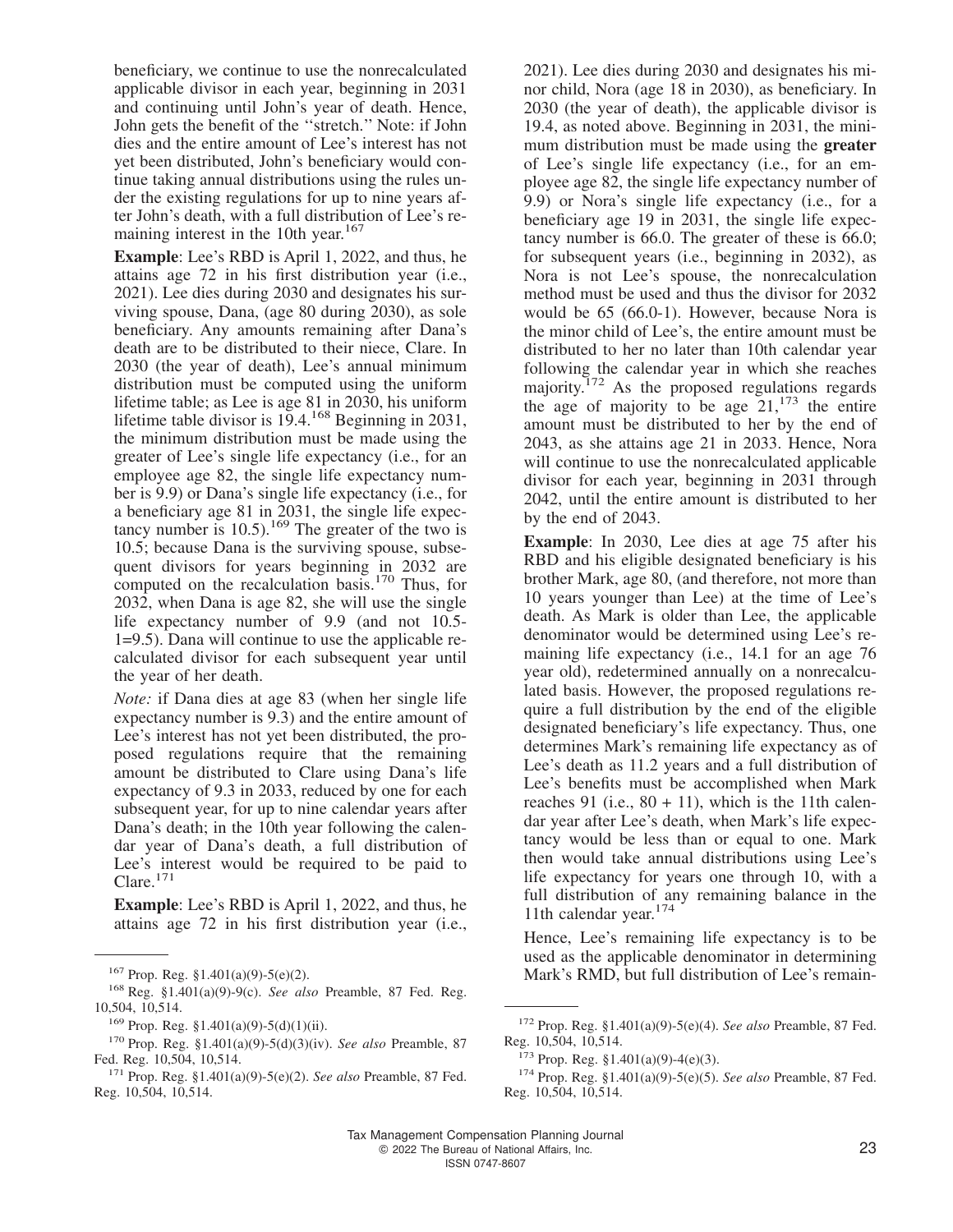ing interest must be distributed as of the end of Mark's life expectancy.<sup>175</sup>

The proposed regulations would include a modified version of the existing rules if the employee has more than one designated beneficiary. Specifically, the proposed regulations would modify the existing rule which uses the beneficiary with the shortest life expectancy. Also the proposed regulations would provide the applicable denominator by using the life expectancy of the oldest designated beneficiary.<sup>176</sup> The proposed regulations would also provide that whether a full distribution is required is determined using the oldest of the designated beneficiaries. For example, if the employee has multiple eligible designated beneficiaries who are all born in the same calendar year, then full distribution of the employee's remaining interest is required by the 10th calendar year following the death of the oldest designated beneficiary.<sup>17</sup>

**Example**: Assume Lee died at age 75 (after his RBD) and names a see-through trust as beneficiary, which is an accumulation trust. The terms of the trust provide that Lee's surviving spouse, Dana, will be beneficiary as of his death (she is age 74 at Lee's death). Upon Dana's death, the trust will terminate and any remaining amount in the trust will be paid to Lee's sibling, Mark (age 67 at the time of Lee's death). If Mark predeceases Dana, any amount remaining in the trust will be paid to a charity. The charity is disregarded as a beneficiary; as such, all of the other beneficiaries of the trust are eligible designated beneficiaries (as Dana is Lee's surviving spouse and Mark is not more than 10 years younger than Lee). Beginning in the calendar year after Lee's death, minimum required distributions made be made using Dana's single life expectancy (because she is the oldest beneficiary). Upon her death, annual distributions must be made using her remaining life expectancy (in the year of her death) on a nonrecalculated basis (i.e., reduced by one year for each year thereafter). However, the entire interest of Lee's benefit must be distributed no later than the 10th calendar year following the calendar year of Dana's death.<sup>178</sup>

#### **Separate Accounts: Prop. Reg. §1.401(a)(9)-8**

As discussed earlier, the identity of the employee's beneficiary is made as of the date of his/her death. Generally, if the employee has more than one designated beneficiary, the proposed regulations would provide that the applicable denominator is determined by using the life expectancy of the oldest designated beneficiary, in the event the employee survives his/her RBD and then dies.<sup>179</sup>

**Example**: Lee names his living children as beneficiary of his plan interest. Upon his death, his living children consist of John, Nora, and Christine (ages 35, 34, 33 respectively). None of the children are disabled or chronically ill; thus, they are all ineligible designated beneficiaries. If Lee dies on or after his RBD at age 75, distributions will begin to his children using the oldest designated beneficiary (i.e., John, age 36 in the calendar year following Lee's death). The applicable denominator is the greater of John's remaining life expectancy (i.e., 49.6 for an age 36 individual) or Lee's remaining life expectancy (i.e., 14.1 for an age 76 individual). Thus, distributions will begin using the 49.6 life expectancy (reduced for one for each year thereafter) for years one through nine following Lee's death, with a distribution of Lee's remaining account balance in the 10th year following his death.

The 2002 regulations permitted the trustee of the plan to split the employee's account into multiple accounts so that the distributions could be paid over each of the individual beneficiary's life expectancy, as opposed of using the beneficiary with the shortest life expectancy.<sup>180</sup> However, the regulations required that the separate accounts be established on a date no later than the last day of the year following the calendar year of the employee's death.<sup>181</sup> In the above example, had three separate accounts been established, each of the children would be responsible for taking RMDs from Lee's account using their own life expectancy. The proposed regulations generally follow the existing rules for separate accounts under the current regulations, but provide guidance as to how to apply the RMDs separately with respect to the separate interest of the beneficiaries reflected in the separate trusts of each beneficiary of a Type I AMBTs.<sup>182</sup>

## **CONCLUSION**

This article has attempted to guide the reader through the IRS's proposed regulations that affect dis-

<sup>175</sup> Prop. Reg. §1.401(a)(9)-5(e)(5). *See also* Preamble, 87 Fed. Reg. 10,504, 10,514.

 $176$  Prop. Reg. §1.401(a)(9)-5(f)(1).

<sup>177</sup> *See* Preamble, 87 Fed. Reg. 10,504, 10,515.

<sup>&</sup>lt;sup>178</sup> Preamble, 87 Fed. Reg. 10,504, 10,515.

 $179$  Prop. Reg. §1.401(a)(9)-4(e)(2)(i).

<sup>180</sup> Reg. §1.401(a)(9)-8, Q&A-2(a)(2).

 $181$  Reg. §1.401(a)(9)-8, Q&A-2(a)(2).

 $182$  Prop. Reg. §1.401(a)(9)-8(a)(1)(iii)(B).

Tax Management Compensation Planning Journal 24 C 2022 The Bureau of National Affairs, Inc. ISSN 0747-8607